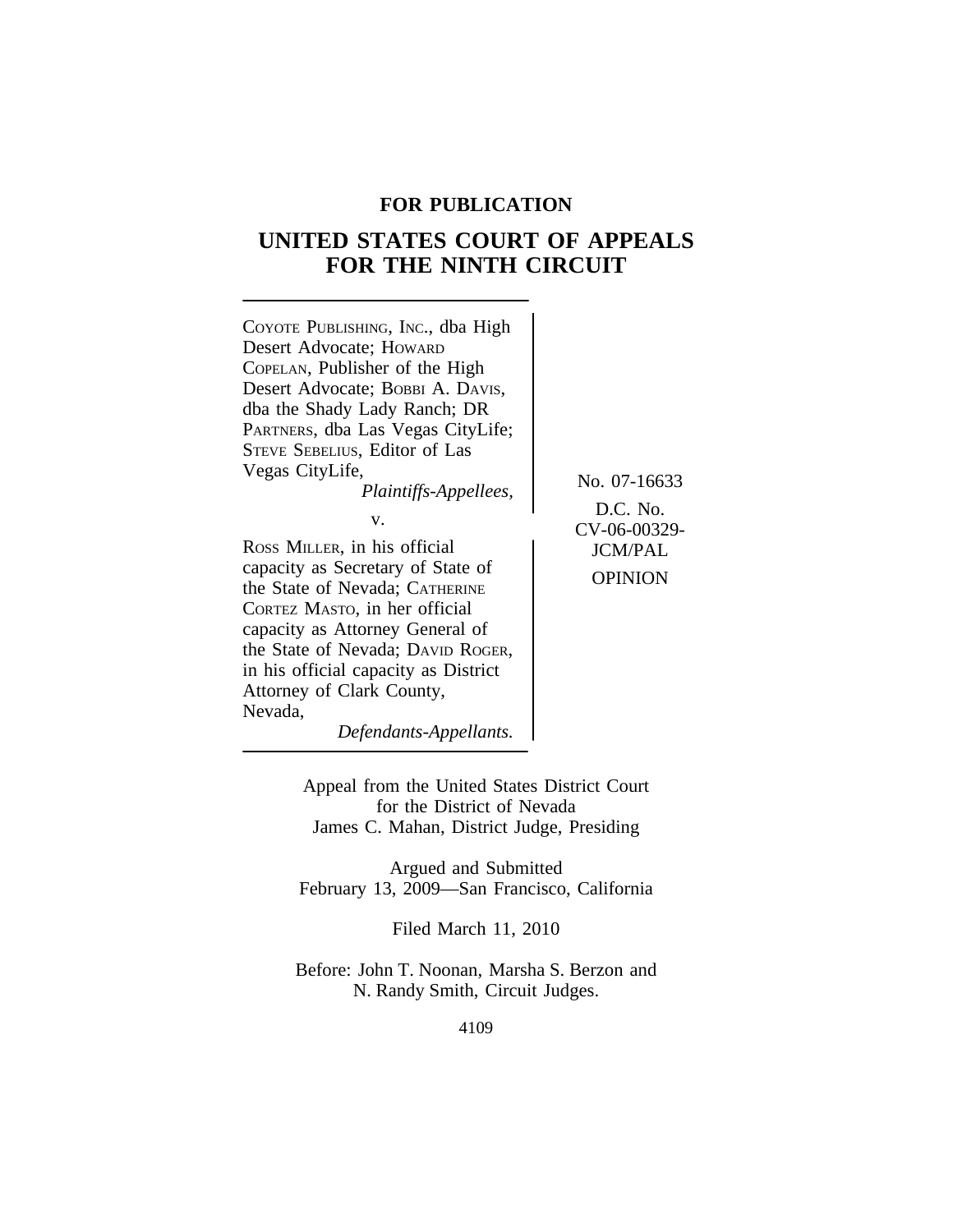COYOTE PUBLISHING V. MILLER 4113

Opinion by Judge Berzon; Concurrence by Judge Noonan

### **COUNSEL**

Allen Lichtenstein, Lee Rowland & Margaret A. McLetchie, ACLU of Nevada for the plaintiffs-appellees.

C. Wayne Howle, Esquire, Solicitor General of Nevada for the defendant-appellant.

#### **OPINION**

BERZON, Circuit Judge:

[A]s long as poverty makes virtue hideous and the spare pocket-money of rich bachelordom makes vice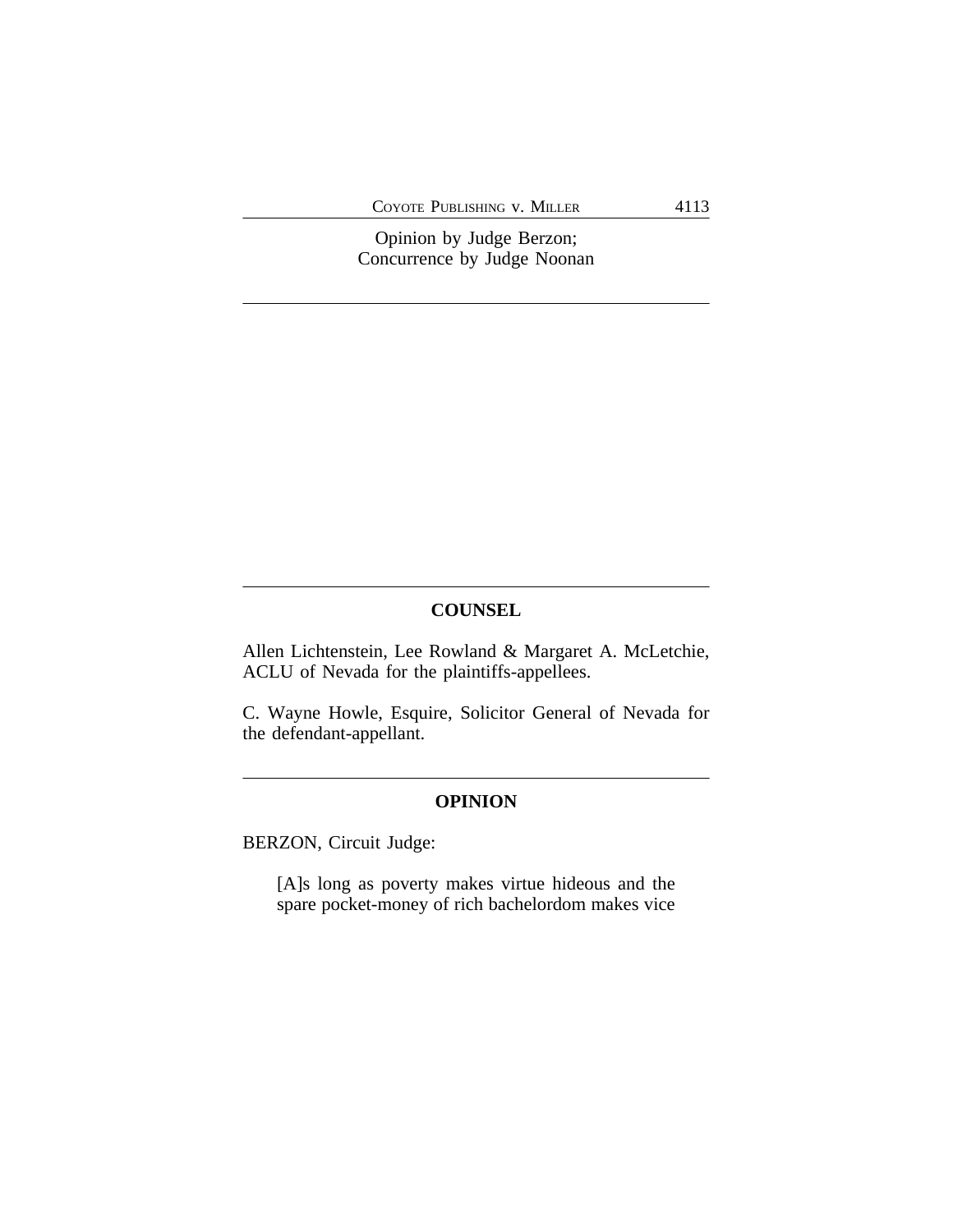dazzling, [the] daily hand-to-hand fight against prostitution with prayer and persuasion, shelters and scanty alms, will be a losing one.

—George Bernard Shaw, *Preface to Mrs. Warren's Profession* viii (1902)

The American experience with prostitution over the last hundred years is testament to the sagacity of Mr. Shaw. Even the coercive machinery of the criminal law, not yet arrayed against the sale of sexual services when Shaw penned *Mrs. Warren's Profession*, has not extinguished the world's oldest profession.

The State of Nevada, alone among the states, accommodates this reality by permitting the sale of sexual services in some of its counties.**<sup>1</sup>** Nevada combines partial legalization of prostitution with stringent licensing and regulation, including health screenings for sex workers, measures to protect sex workers from coercion, and — the aspect of Nevada law here challenged — restrictions on advertising by legal brothels. We must decide whether the advertising restrictions violate the First Amendment.

**<sup>1</sup>**From 1980 to 2009, so-called "indoor prostitution" was legal in Rhode Island. Due to a statutory amendment in 1980, prostitution itself was not expressly prohibited, although related activities such as "streetwalking" were. Whether this state of the law was an oversight is not altogether clear. Nevertheless, in 2009 the law was again amended and Rhode Island now outlaws prostitution as does every other state except Nevada. *See* R.I. Gen. Laws § 11-34.1-2 (2009); *see also* Lynn Arditi, *Bill signing finally outlaws indoor prostitution in R.I.*, Projo 7 to 7 News Blog, *available at* http://newsblog.projo.com/2009/11/governor-carcieri-signed-into.html (last visited March 2, 2010).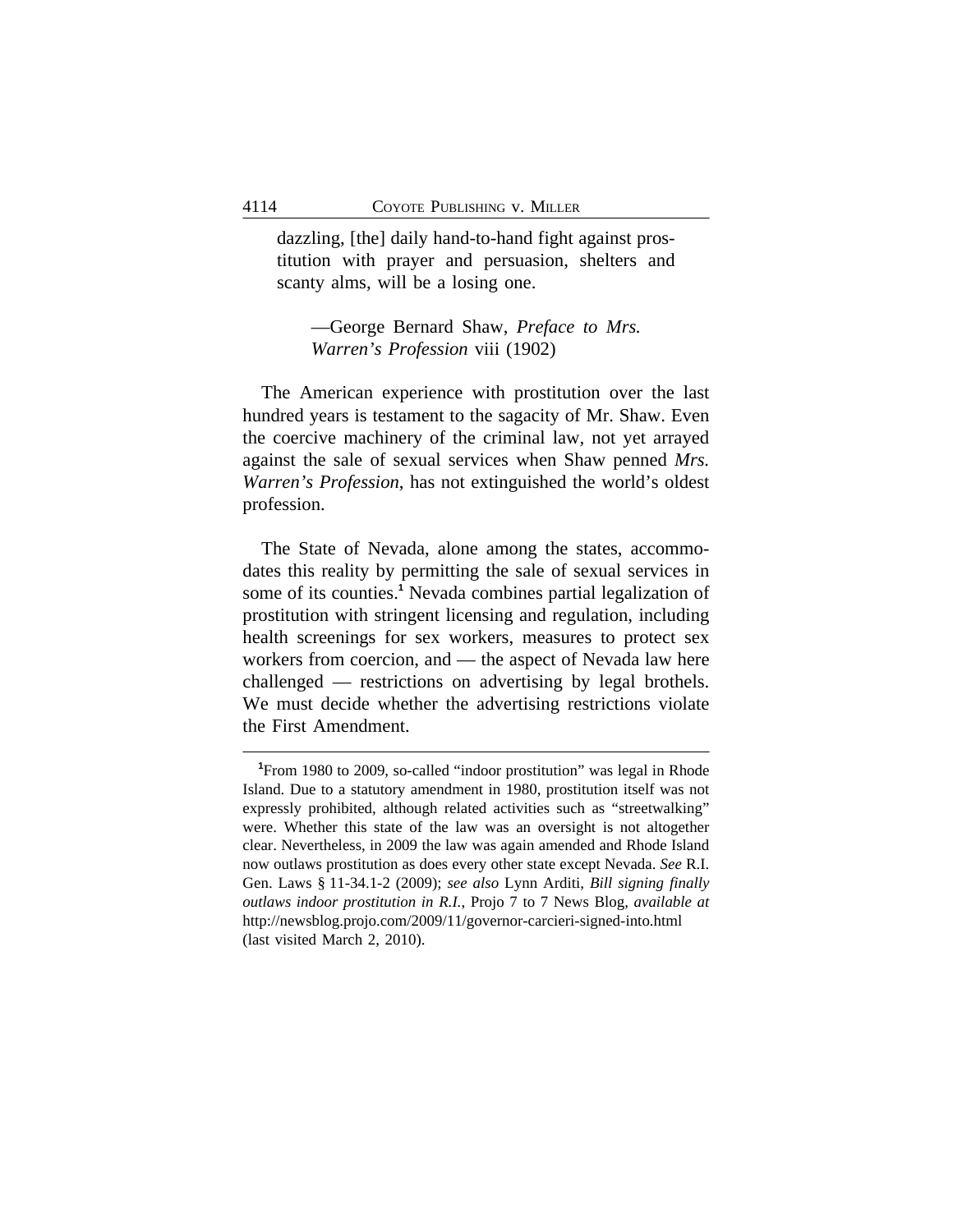## **I.**

### **A.**

The sale of sexual services in Nevada is prohibited unless conducted in designated brothels licensed by a county. Nev. Rev. Stat. § 201.354(1). State law prohibits counties of more than 400,000 residents from issuing such licenses, Nev. Rev. Stat. § 244.345(8), and counties with fewer than 400,000 residents are free to prohibit the sale of sexual services by local ordinance. The upshot is that licensed brothels do not operate in Clark County, which includes the city of Las Vegas, or in five of the fifteen remaining counties in Nevada.

State law establishes a strict regulatory regime governing brothels in the eleven counties that choose to license them. Sex workers are subject to mandatory health screening for sexually transmitted diseases, including HIV, Nev. Admin. Code §§ 441A.800-802, and brothel owners are liable for damages resulting from exposure to HIV, Nev. Rev. Stat. § 41.1397. Condom use is mandatory, § 441A.805, and all brothels must so notify customers, § 441A.810.

Several statutory provisions are directed to preventing coercion of sex workers by the operators of brothels and others. Section 201.300 makes criminal "pandering," defined to include, among other acts, inducing, persuading, encouraging, inveigling, or enticing a person to engage in the sale of sexual services. Nev. Rev. Stat. § 201.300; *see also* Nev. Rev. Stat. § 201.360 (prohibiting "placing" a person in a brothel). Detaining a person in a brothel because of debt is also forbidden. Nev. Rev. Stat. § 201.330. Section 201.320 makes it a crime to live from the earnings of a sex worker.**<sup>2</sup>**

**<sup>2</sup>**Enforcement of these laws to protect sex workers appears to be lacking. Alexa Albert's study of one prominent brothel reports that pimps remained common and some assaults against sex workers still occurred, yet the authorities were rarely notified of these criminal violations. *See* Alexa Albert, BROTHEL: MUSTANG RANCH AND ITS WOMEN 71-73, 153-54, 194 (2001).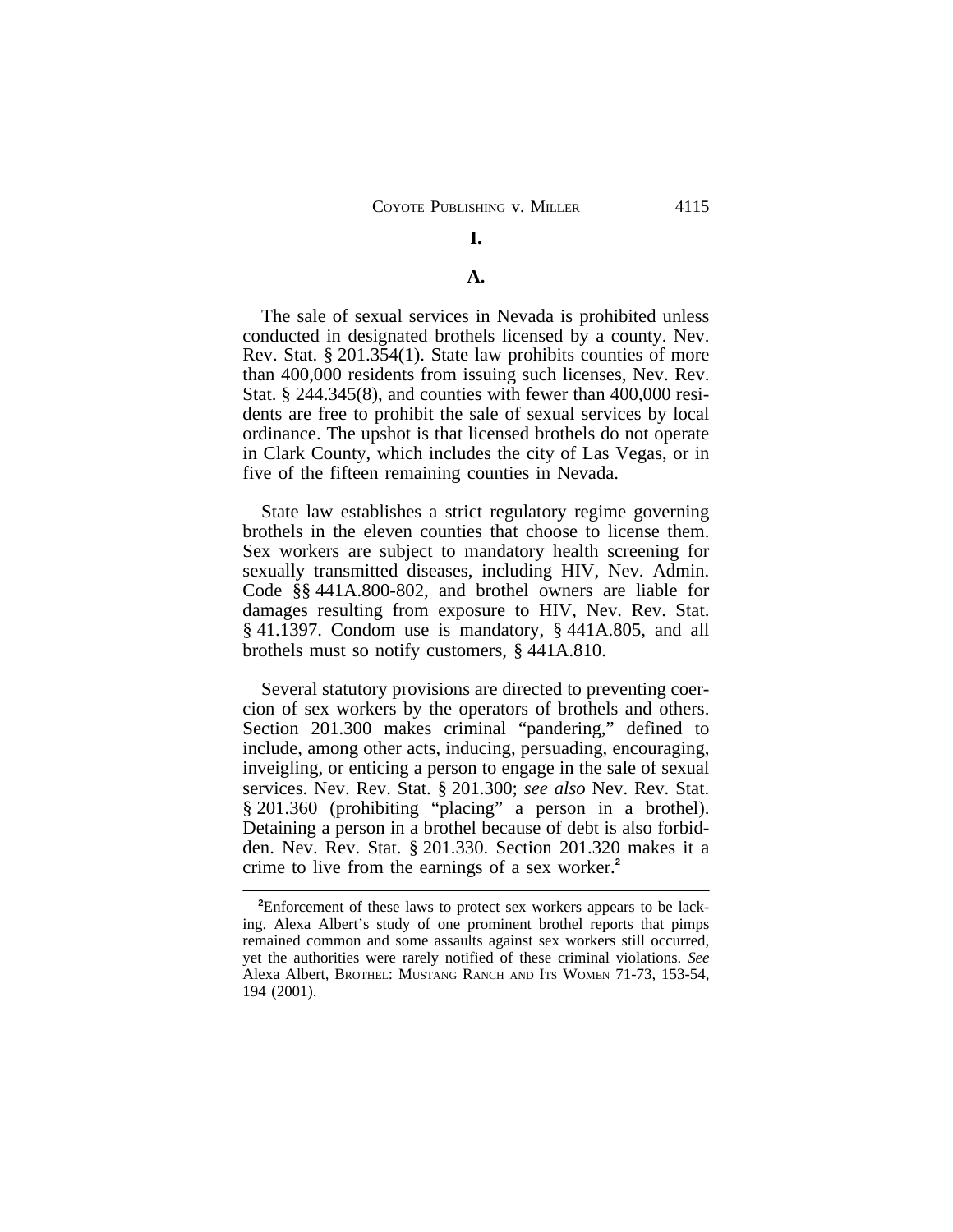The state's regulatory regime also restricts advertising by legal brothels. The principal restrictions are two: First, brothels are banned from advertising at all in counties where the sale of sexual services is prohibited by local ordinance or state statute. Nev. Rev. Stat. § 201.440.**<sup>3</sup>** Second, in counties where the sale of sexual services is permitted, brothels cannot advertise "[i]n any public theater, on the public streets of any city or town, or on any public highway." Nev. Rev. Stat. § 201.430(1).**<sup>4</sup>**

**<sup>3</sup>**Nev. Rev. Stat. § 201.440(1) provides:

**<sup>4</sup>**Nev. Rev. Stat. § 201.430 provides:

Unlawful advertising of prostitution; penalties

1. It is unlawful for any person engaged in conduct which is unlawful pursuant to paragraph (b) of subsection 1 of NRS 207.030 [prohibiting prostitution solicited on the street], or any owner, operator, agent or employee of a house of prostitution, or anyone acting on behalf of any such person, to advertise the unlawful conduct or any house of prostitution:

(a) In any public theater, on the public streets of any city or town, or on any public highway; or

(b) In any county, city or town where prostitution is prohibited by local ordinance or where the licensing of a house of prostitution is prohibited by state statute.

2. It is unlawful for any person knowingly to prepare or print an advertisement concerning a house of prostitution not licensed for that purpose pursuant to NRS 244.345, or conduct which is unlawful pursuant to paragraph (b) of subsection 1 of NRS 207.030, in any county, city or town where prostitution is prohibited by local ordinance or where the licensing of a house of prostitution is prohibited by state statute.

In any county, city or town where prostitution is prohibited by local ordinance or where the licensing of a house of prostitution is prohibited by state statute, it is unlawful for any person, company, association or corporation knowingly to allow any person engaged in conduct which is unlawful pursuant to paragraph (b) of subsection 1 of NRS 207.030, or any owner, operator, agent or employee of a house of prostitution, or anyone acting on behalf of any such person, to advertise a house of prostitution in his place of business.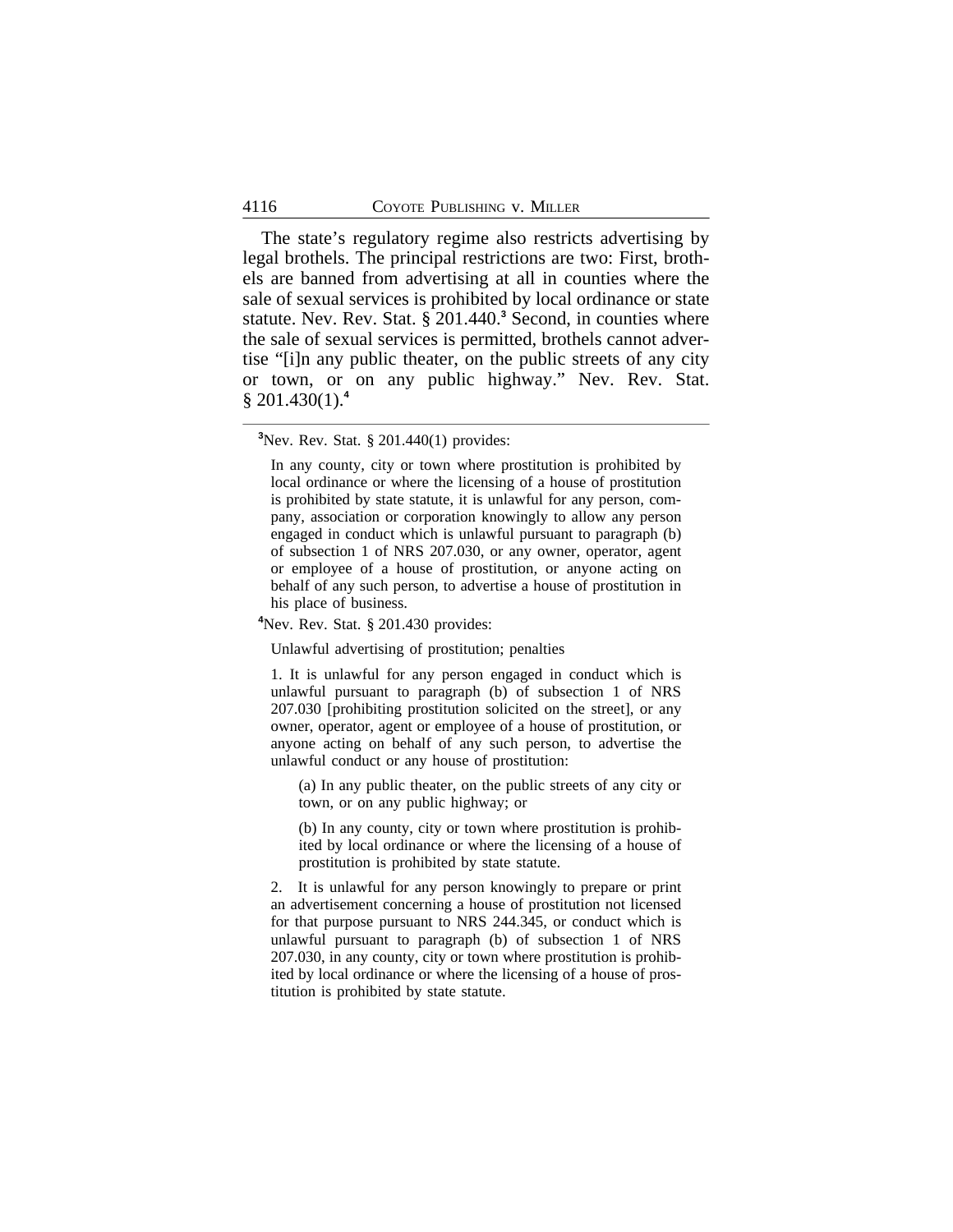The statutes further provide that:

Inclusion in any display, handbill or publication of the address, location or telephone number of a house of prostitution or of identification of a means of transportation to such a house, or of directions telling how to obtain any such information, constitutes prima facie evidence of advertising for the purposes of this section.

Nev. Rev. Stat. § 201.430(3). Persons in violation of the advertising restrictions are subject to criminal penalties, including fines and imprisonment.

### **B.**

The publishers of two newspapers that circulate in areas of Nevada where prostitution is prohibited and the owner of a legal brothel in Nye County (all referred to, collectively, as Coyote Publishing) bring a facial challenge to Nev. Rev. Stat. §§ 201.430-440, alleging that the advertising restrictions violate the First Amendment of the U.S. Constitution and Article I, Section 9, of the Nevada Constitution.**<sup>5</sup>**

\* \* \*

**<sup>5</sup>**Article I, Section 9 of the Nevada Constitution provides, in relevant part: "Every citizen may freely speak, write and publish his sentiments on all subjects being responsible for the abuse of that right; and no law shall be passed to restrain or abridge the liberty of speech or of the press."

Because "Article I, Section 9 affords no greater protection to speech activity than does the First Amendment to the United States Constitu-

<sup>3.</sup> Inclusion in any display, handbill or publication of the address, location or telephone number of a house of prostitution or of identification of a means of transportation to such a house, or of directions telling how to obtain any such information, constitutes prima facie evidence of advertising for the purposes of this section.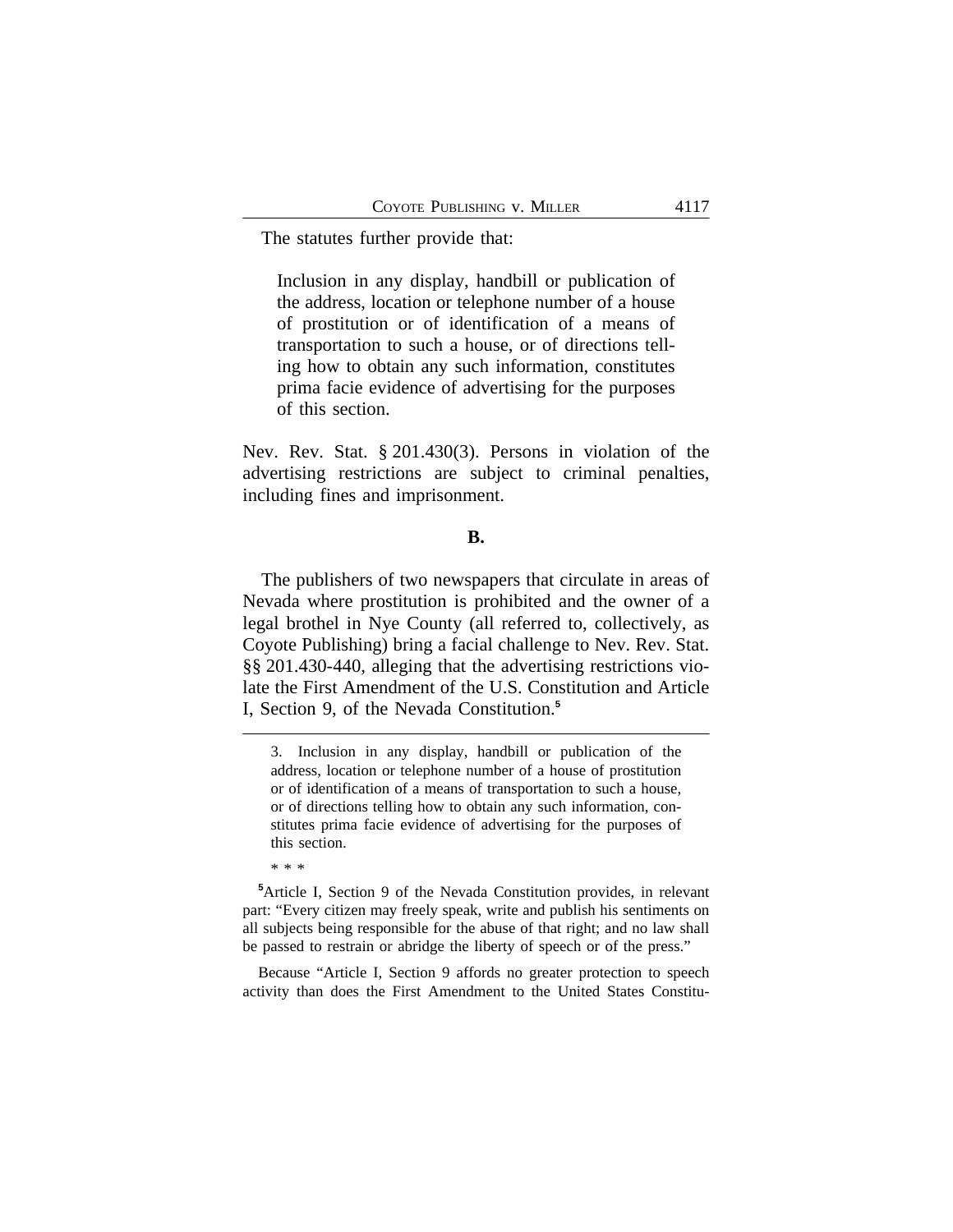On summary judgment, the district court declared the advertising restrictions unconstitutional. The court first held that in light of section 201.430(3), which defines prima facie evidence of advertising, the restrictions reach beyond pure commercial speech. The district court therefore applied strict scrutiny and determined that the state did not offer any compelling interest in support of its policy. The district court then concluded, alternatively, that even severing 201.430(3) from the rest of the statute, the restrictions still failed the standard of intermediate scrutiny applicable to commercial speech announced in *Central Hudson Gas & Electric Corp. v. Public Service Commission*, 447 U.S. 557 (1980).

Nevada appeals, arguing that (1) intermediate scrutiny (or some lesser level of scrutiny) applies; (2) at least in counties where brothels are prohibited, advertising of brothels does not relate to legal activity and is therefore not protected by the First Amendment; and (3) the substantial state interest in preventing the commodification and commercialization of sex vindicates the advertising restrictions. Taking into account the quite unique characteristics, legal and social, of prostitution, we conclude that Nevada's regulatory scheme is consistent with the First Amendment and so reverse the ruling of the district court.

## **II.**

The threshold question is whether the advertising regulations at issue are subject to strict scrutiny or, as Nevada contends, to some lesser scrutiny.

tion $[,]$ ... under the Nevada Constitution, the appropriate analysis of ... restrictions [on speech] is identical to that under the First Amendment." *Univ. & Cmty. Coll. Sys. of Nev. v. Nevadans for Sound Gov't*, 100 P.3d 179, 187 (Nev. 2004) (citations omitted). We therefore address the issues in this appeal under federal constitutional standards.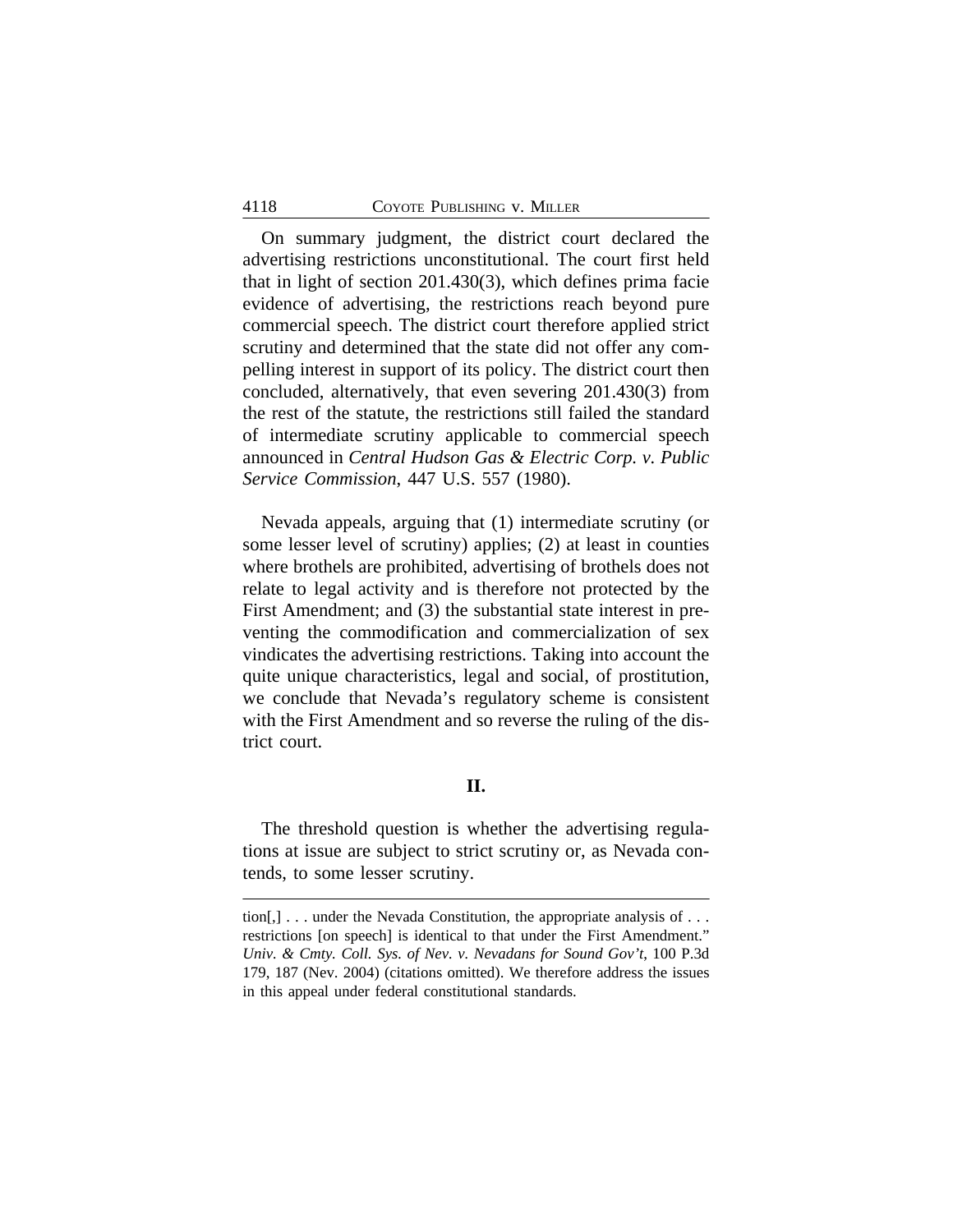**[1]** For much of our history the First Amendment was thought not to apply to advertising. *See, e.g.*, *Valentine v. Chrestensen*, 316 U.S. 52, 54 (1942). More than thirty years ago, however, the Supreme Court determined that commercial speech is within the First Amendment's purview, albeit afforded only "a limited measure of protection, commensurate with its subordinate position in the scale of First Amendment values." *Ohralik v. Ohio State Bar Ass'n*, 436 U.S. 447, 456 (1978). Restrictions on commercial speech are now reviewed under the standard of intermediate scrutiny announced in *Central Hudson Gas & Electric Corp. v. Public Service Commission*, 447 U.S. 557, 563-66 (1980).**<sup>6</sup>**

**[2]** Speech is "commercial" if it does "no more than propose a commercial transaction." *Va. State Bd. of Pharmacy v. Va. Citizens Consumer Council, Inc.*, 425 U.S. 748, 762 (1976) (citation omitted). Coyote Publishing contends that Nev. Rev. Stat. § 201.430(3), which provides that "prima facie evidence" of advertising consists of the publication of the address, location, or telephone number of a brothel, or of directions on how to obtain such information, restricts more than pure commercial speech. They suggest that any publication containing information listed in  $\S 201.430(3)$  — including, for instance, a hypothetical newspaper article covering the brothel industry — would be covered by the statutes.**<sup>7</sup>**

The Nevada courts have not expressly adopted any limiting construction of section 201.430(3) that cabins its reach to only commercial speech.**<sup>8</sup>** *Cf. Posadas de Puerto Rico Assocs. v.*

**<sup>8</sup>***Princess Sea Industries, Inc. v. State*, 635 P.2d 281 (Nev. 1981) suggests such a limitation but does not make it explicit. In that case, the

**<sup>6</sup>**Several justices criticized *Central Hudson* in subsequent cases, and the Court as a whole has acknowledged that criticism. *See Thompson v. W. States Med. Ctr.*, 535 U.S. 357, 367-68 (2002). Nevertheless, *Central Hudson* remains the governing precedent. *See Metro Lights, L.L.C. v. City of Los Angeles*, 551 F.3d 898, 903-04 (9th Cir. 2009).

**<sup>7</sup>**We note that such articles are not merely hypothetical. *See, e.g.*, Steve Friess*, Brothels Asked To Be Taxed, but Official Sees a Catch*, N.Y. TIMES, Jan. 26, 2009, at A11 (featuring a picture of a brothel that reveals its web address and phone number).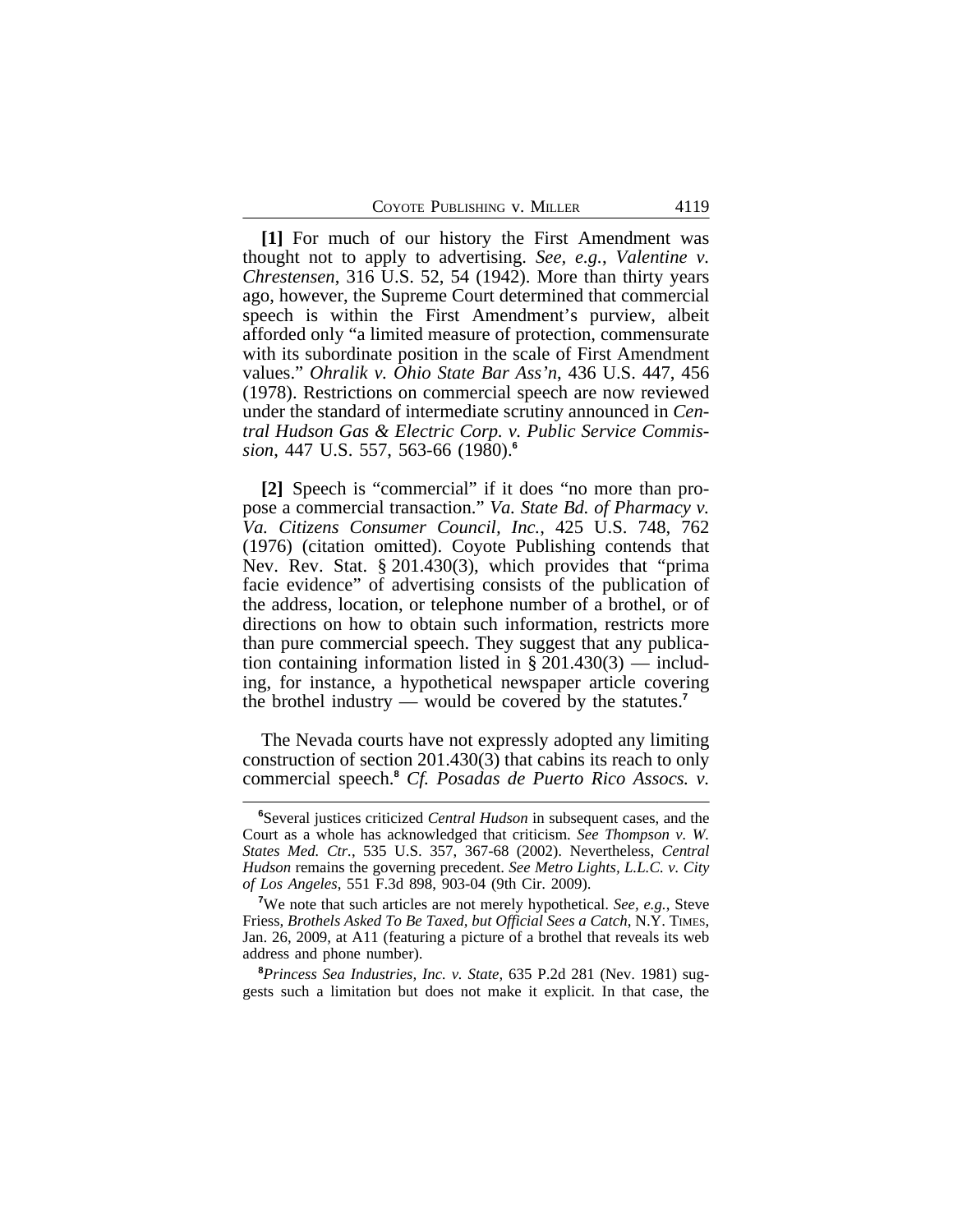*Tourism Co. of Puerto Rico*, 478 U.S. 328, 340 n.7 (1986) (relying on authoritative statutory constructions that limit the reach of advertising restrictions to purely commercial speech before applying intermediate scrutiny to the speech restrictions). Still, we are not persuaded that section 201.430 burdens any significant quantum of fully protected, noncommercial speech. Importantly, section 201.430(1) prohibits only brothel owners or persons "*acting on behalf of*" a brothel owner from advertising. (Emphasis added.) Thus, on a plain reading of the statute, the publisher of a news account would not be liable.

Moreover, under Nevada law, where a statutory provision makes certain facts "prima facie evidence" of other facts and the presumed facts establish guilt or an element of a criminal offense, a judge may only submit the presumption to the jury if "a reasonable juror on the evidence as a whole, including the evidence of the basic facts, could find guilt or the presumed fact beyond a reasonable doubt." Nev. Rev. Stat. § 47.230(2). In other words, only where the evidence, viewed as a whole, would permit a reasonable juror to conclude that the material was "advertising" would the prima facie provision have effect.**<sup>9</sup>**

**[3]** For these reasons and in the context of the present facial challenge, we have no difficulty concluding that

Nevada Supreme Court upheld the statutes at issue here against a First Amendment challenge, treating *Bigelow v. Virginia*, 421 U.S. 809 (1975), and other commercial speech precedents as controlling. *See Princess Sea*, 635 P.2d at 283. A concurring Justice "perceive[d] the advertisement as proposing no more than simply a commercial transaction, markedly different from advertising which contains factual material of clear 'public interest.' " *Id.* at 287 (Manoukian, J., concurring) (citing *Bigelow*, 421 U.S. at 822).

**<sup>9</sup>**Plainly, therefore, the regulations may not be applied to newspaper articles — or, for that matter, postings on internet message boards — by individuals acting independently of the brothels.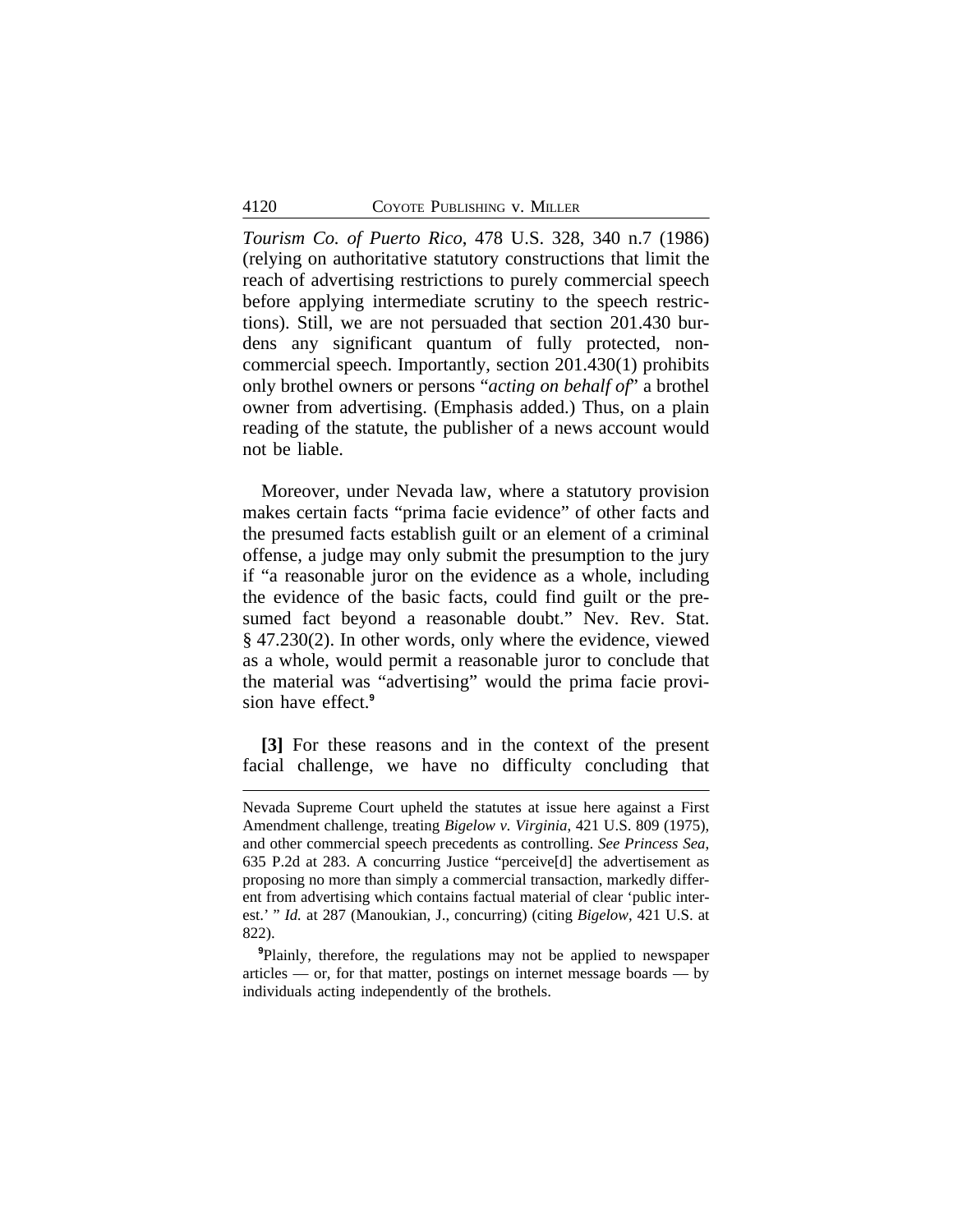Nevada's advertising restrictions target pure commercial speech. Strict scrutiny, therefore, does not apply.**<sup>10</sup>**

Nevada argues, conversely, that something *less* than the intermediate scrutiny of *Central Hudson* is applicable. Pointing to *Posadas*, which upheld Puerto Rico's restrictions on casino gambling advertising directed at its residents, 478 U.S. at 344, the state urges that legislatures have greater power to regulate the advertising of so-called "vice" activities, which derives from their power to prohibit the underlying activity all together. "Vice is treated differently," the state contends, and because prostitution is particularly disfavored, the state's power to completely ban the activity includes the ability to ban its promotion, maintains the state.

*Posadas* certainly provides support for this proposition: "In our view," the Supreme Court held, "the greater power to completely ban casino gambling necessarily includes the lesser power to ban advertising of casino gambling." 478 U.S. at 345-46. Indeed, underscoring the applicability of this logic to the present case, *Posadas* endorsed the presumptive validity of the very Nevada statutes at issue here: *Posadas* cited Nevada Revised Statute §§ 201.430 & 201.440 and noted that "[i]t would . . . surely be a strange constitutional doctrine which would concede to the legislature the authority to totally ban a product or activity, but deny to the legislature the authority to forbid the stimulation of demand for the product or activity through advertising by those who would profit from such increased demand." 478 U.S. at 346.

**<sup>10</sup>**Coyote Publishing briefly argues that strict scrutiny applies because the advertising restrictions are content-based or because they comprise a total ban on truthful advertising. As to the first argument, "whether or not the . . . regulation is content-based, the *Central Hudson* test still applies because of the reduced protection given to commercial speech." *Metro Lights*, 551 F.3d at 903 n.6. Plaintiff's second argument is subsumed within the *Central Hudson* analysis, which considers at step four whether the restriction is "more extensive than . . . necessary." *Central Hudson*, 447 U.S. at 566.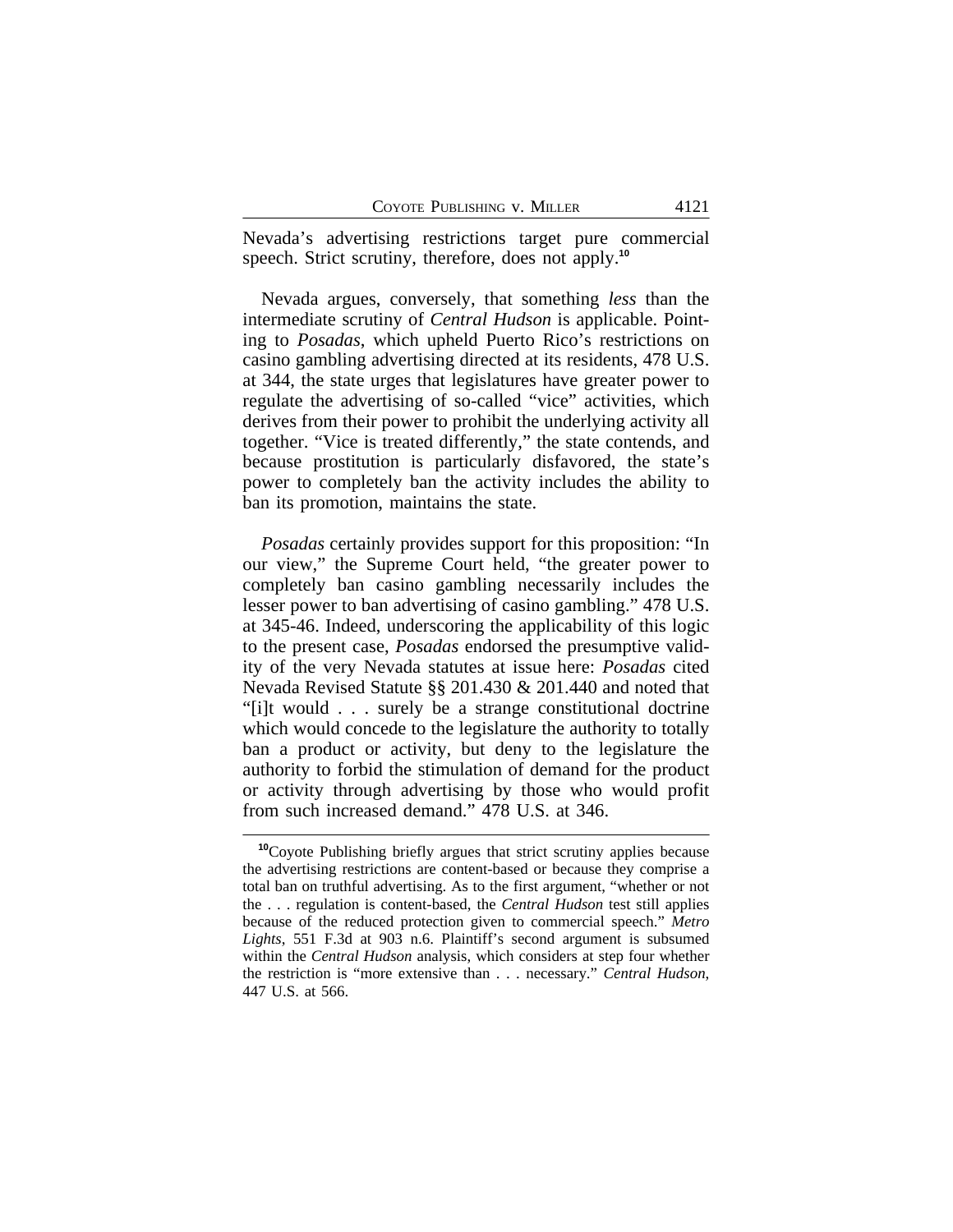Subsequent decisions, however, have cast severe doubt on the rule that restrictions on advertising of vice activity may escape the intermediate scrutiny of *Central Hudson* simply by virtue of the fact that they target vice*. Edge Broadcasting*, a case challenging restrictions on broadcast advertisements for state-run lotteries, did not reach the question, as it upheld the restrictions under the *Central Hudson* test. *United States v. Edge Broad. Co.*, 509 U.S. 418, 425 (1993).

In *44 Liquormart, Inc. v. Rhode Island*, 517 U.S. 484 (1996), a plurality of the Court considered and rejected the argument that the power to ban a vice activity necessarily includes the power to ban the accompanying commercial speech. *Id.* at 511. The plurality expressly disavowed *Posadas*, declaring that "it is no answer [to First Amendment challenges] that commercial speech concerns products and services that the government may freely regulate . . . ." *Id.* at 512.

**[4]** Decisions since *44 Liquormart* have applied intermediate scrutiny to strike down restrictions on the advertising of "vice activities," indicating by necessary implication that a more lenient standard than *Central Hudson* is not applicable. *See Greater New Orleans Broad. Ass'n, Inc. v. United States*, 527 U.S. 173, 195-96 (1999) (gambling); *Lorillard Tobacco Co. v. Reilly*, 533 U.S. 525, 566 (2001) (tobacco products). As we are constrained to follow *Greater New Orleans Broadcasting* and *Lorillard*, we may not apply a general "vice exception" to the protections accorded to commercial speech.

Nevada also argues for an exception specific to prostitution. We agree that there are strong reasons why the sale of sexual services, in particular, ought to be treated differently than other advertising bans on "vice" activities.

The first derives from the degree of disfavor in which prostitution is held in our society, as reflected in law. In this respect, prostitution is sui generis. Forty-nine of the fifty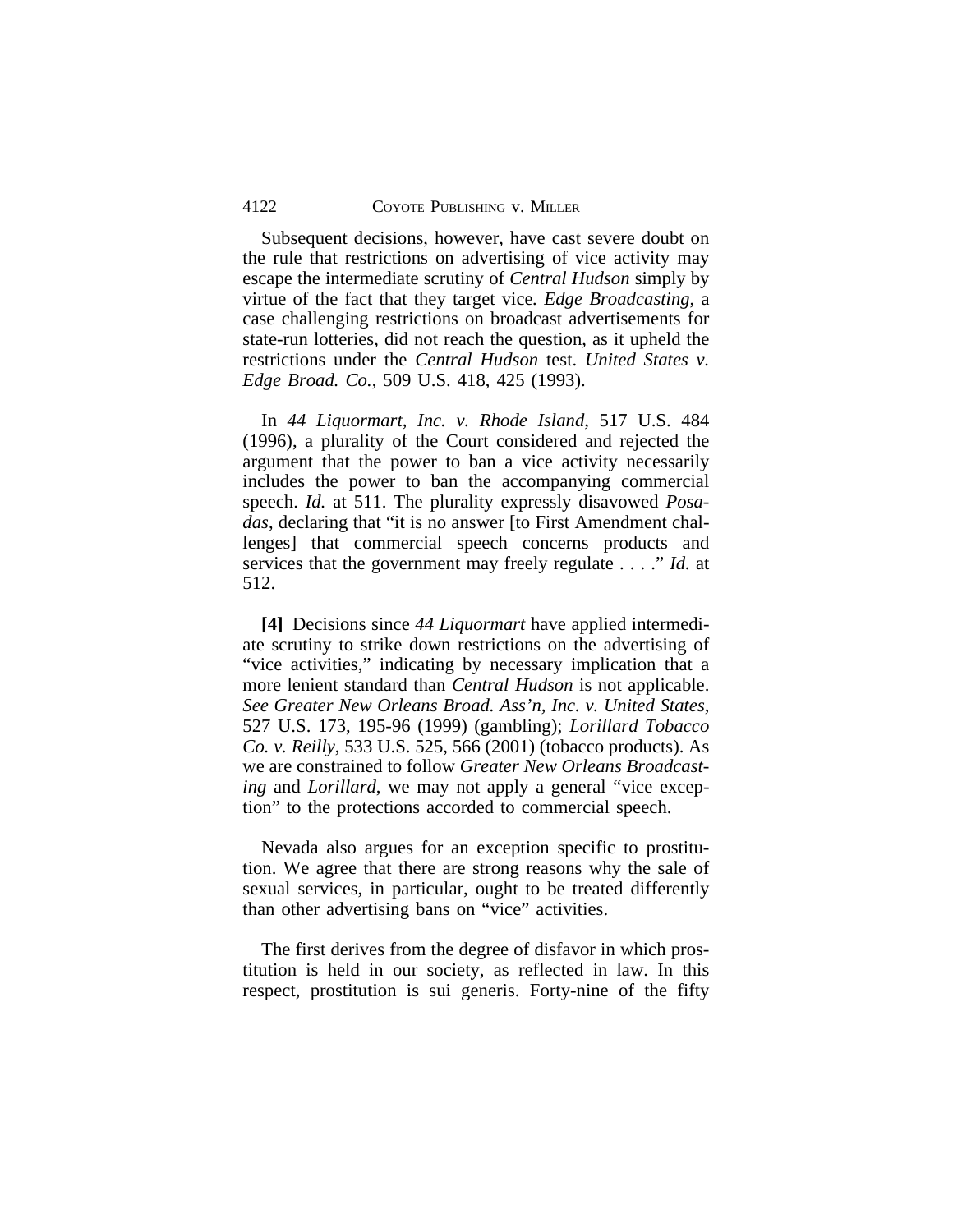COYOTE PUBLISHING V. MILLER 4123

states today prohibit all sales of sexual services. The federal government acknowledges the link between prostitution and trafficking in women and children, a form of modern day slavery. *See* U.S. Department of State, *The Link Between Prostitution and Sex Trafficking* (November 24, 2004). And federal law prohibits the transportation of persons in interstate or foreign commerce for the purpose of prostitution or other illegal sexual activity. White Slave Traffic Act, 36 Stat. 825, 18 U.S.C. § 2421-2124 (1910). Although Nevada has opted for partial legalization, Nevada too has taken significant steps to limit prostitution, including the total ban on the practice in by far the largest population center,**<sup>11</sup>** the permission to other counties to ban the practice, and the advertising restrictions here at issue.

The social condemnation of prostitution, therefore, is vastly more widespread — and vastly more consistent — than in the case of other categories of "vice" that courts have considered, such as alcohol, tobacco products, and gambling. This condemnation may be relevant to the degree of scrutiny applicable to these advertising restrictions. The protection of commercial speech is at least in part instrumental, in the sense that courts are concerned about the efficient allocation of the underlying good or service. As the Supreme Court recognized in *Virginia State Board*, 425 U.S. at 765,

[a]dvertising, however tasteless and excessive it sometimes may seem, is nonetheless dissemination of information as to who is producing and selling what product, for what reason, and at what price. So long as we preserve a predominantly free enterprise economy, the allocation of our resources in large measure will be made through numerous private eco-

**<sup>11</sup>**Clark County is home to 1,865,746 of the 2,600,167 people in Nevada, or approximately 72 percent of the state's population. U.S. Census Bureau, *Clark County, Nevada Quickfacts*, http://quickfacts. census.gov/qfd/states/32/32003.html (January 21, 2010).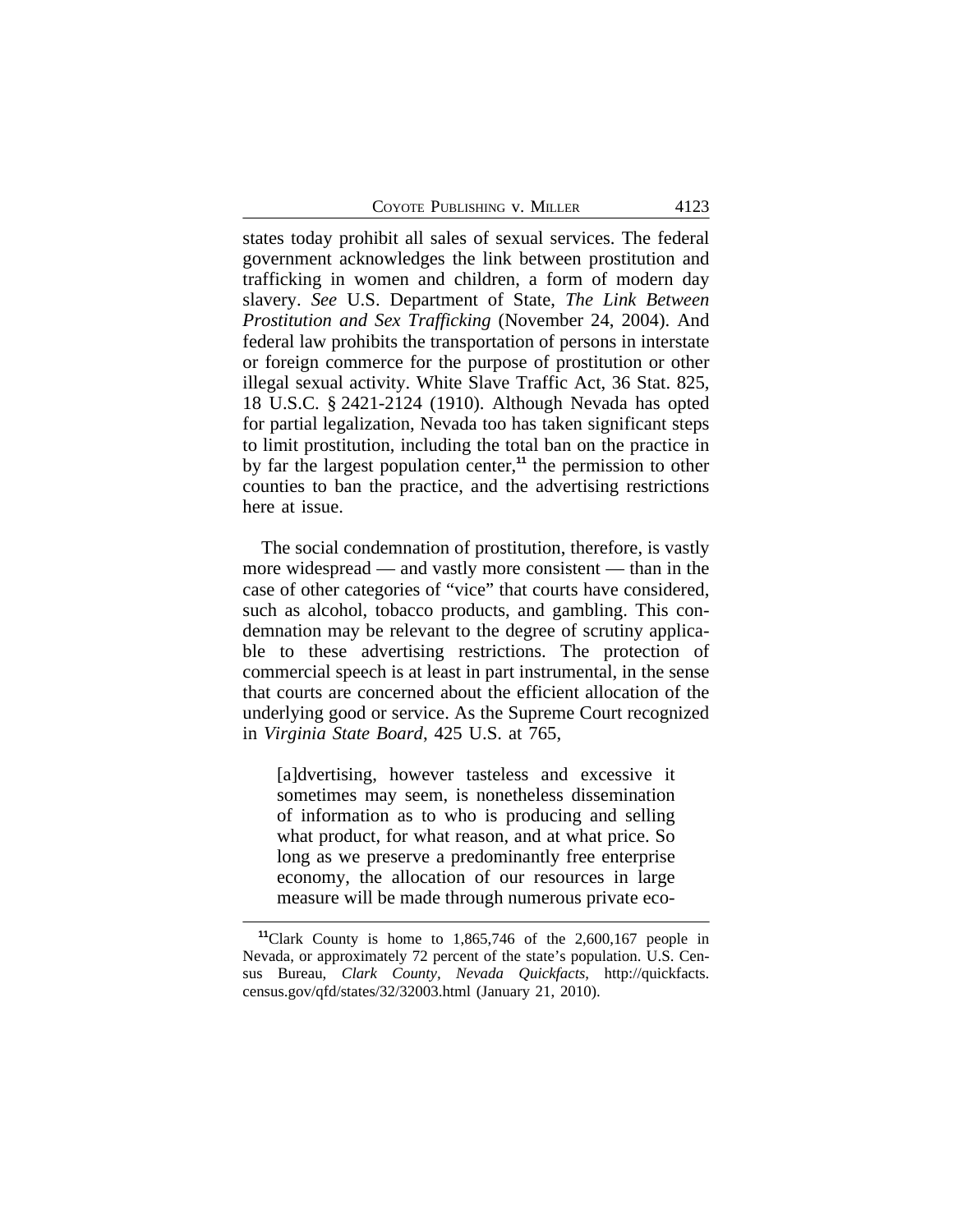nomic decisions . . . . To this end, the free flow of commercial information is indispensable.

*See also In re R. M. J.*, 455 U.S. 191, 201 n.11 (1982) ("The commercial speech doctrine is . . . based in part on certain empirical assumptions as to the benefits of advertising."). When the underlying service is of extremely little value, as demonstrated by near consensus within our society, the need for its efficient allocation and distribution is less compelling.

The nature of the market in sexual services, such as it is, provides an additional reason why the goal of efficiency applies with less force. In light of prevailing sexual mores, a highly transparent, and thus efficient, market for sex is a chimera. In this respect, sex is not a commodity.**<sup>12</sup>** Commercial speech decisions routinely display concern over the risk of distortion of competitive markets. *Greater New Orleans Broadcasting*, 527 U.S. at 189-91, for example, struck down a restriction on advertising of gambling in large part because it favored tribal commercial casinos over non-tribal commercial casinos; *44 Liquormart,* 517 U.S. at 502, invalidated a ban on price advertising of liquor that "like a collusive agreement among competitors . . . [would] tend to mitigate competition and maintain prices at a higher level than would prevail in a completely free market"; and *Central Hudson*, 447 U.S. at 570, disapproved a ban on advertising electricity because of the risk that it would stifle innovation in the energy sector. In the context of the *legal* sale of sexual acts, in contrast, there is relatively little market competition to distort.**<sup>13</sup>**

**<sup>12</sup>**Avoiding the complete commodification of sex is the state interest that Nevada asserts in support of its advertising restrictions. We assess the substantiality of this interest in Part II-A of this opinion.

**<sup>13</sup>**We make this observation in part because of the limited extent of the market, but also because of the lack of transparency inherent in commercial sexual transactions. Even in legal brothels in Nevada, for example, prices typically are not agreed upon until *after* a sex worker and client have removed to a private room. *See* Alexa Albert, BROTHEL 19-20.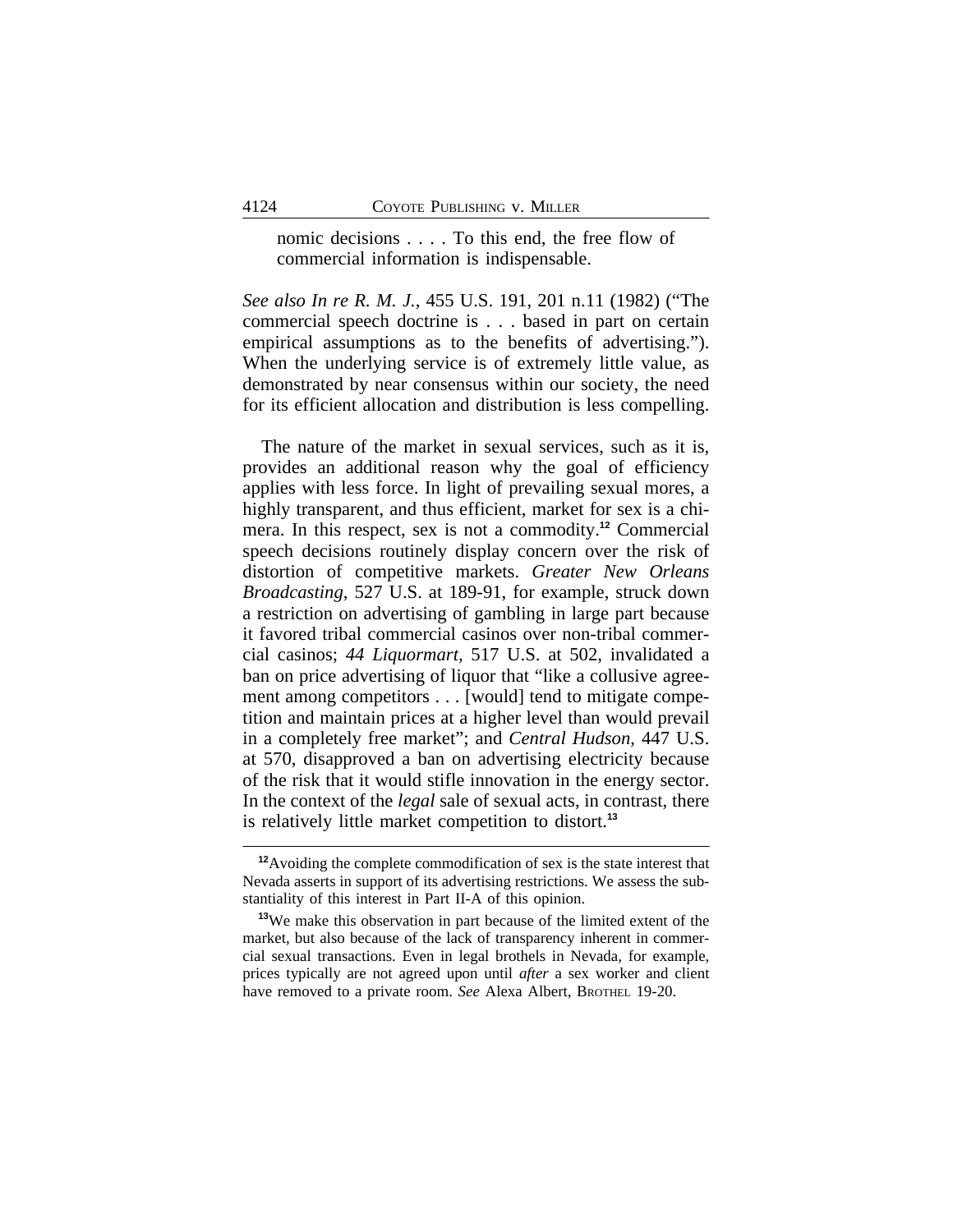Commercial speech doctrine also has been driven in part by objections to paternalistic regulatory policies, which assume that individual consumers need to be protected from their own choices. *See Virginia State Bd.*, 425 U.S. at 770; *44 Liquormart,* 517 U.S. at 503 (plurality opinion). Nevada's advertising restrictions, however, are not based on the premise that consumers of the advertising will act "irrationally" to their own detriment. *See id.* Instead, as developed later, a central premise of the restrictions is that the advertising of prostitution is an integral aspect of, and exacerbates, the commodification of human sexuality on a society-wide basis. Regulations that are addressed to the third-party effects of private transactions, not to protecting people from themselves, are more likely to be consonant with First Amendment values.

**[5]** Thus, two of the core justifications for protecting commercial speech — facilitating efficient market exchange and shunning paternalism — apply with less force in this context. Nevertheless, we follow the Supreme Court's lead and apply *Central Hudson* where it provides "an adequate basis for decision." *Lorillard*, 533 U.S. at 554-55; *Greater New Orleans Broad.*, 527 U.S. at 184. The distinctive contours of the problem of prostitution outlined above are relevant to the *Central Hudson* analysis. But they do not require that we discard the overall standard altogether rather than incorporating the points of distinction where they fit when applying that standard, as we shall do later in this opinion.

We are, of course, aware of the existence of a vast illegal market in sexual acts, in Nevada and elsewhere. *See id.* at 171 (describing the abundance of advertisements for "Entertainers" in the Las Vegas Yellow Pages). Commercial speech doctrine, however, is not concerned with the efficient operation of illegal, "black" markets. *See United States v. Williams*, 128 S.Ct. 1830, 1841 (2008) ("Offers to engage in illegal transactions are categorically excluded from First Amendment protection."). In any event, these markets, precisely because they are illegal, are less transparent and efficient than their size would otherwise predict.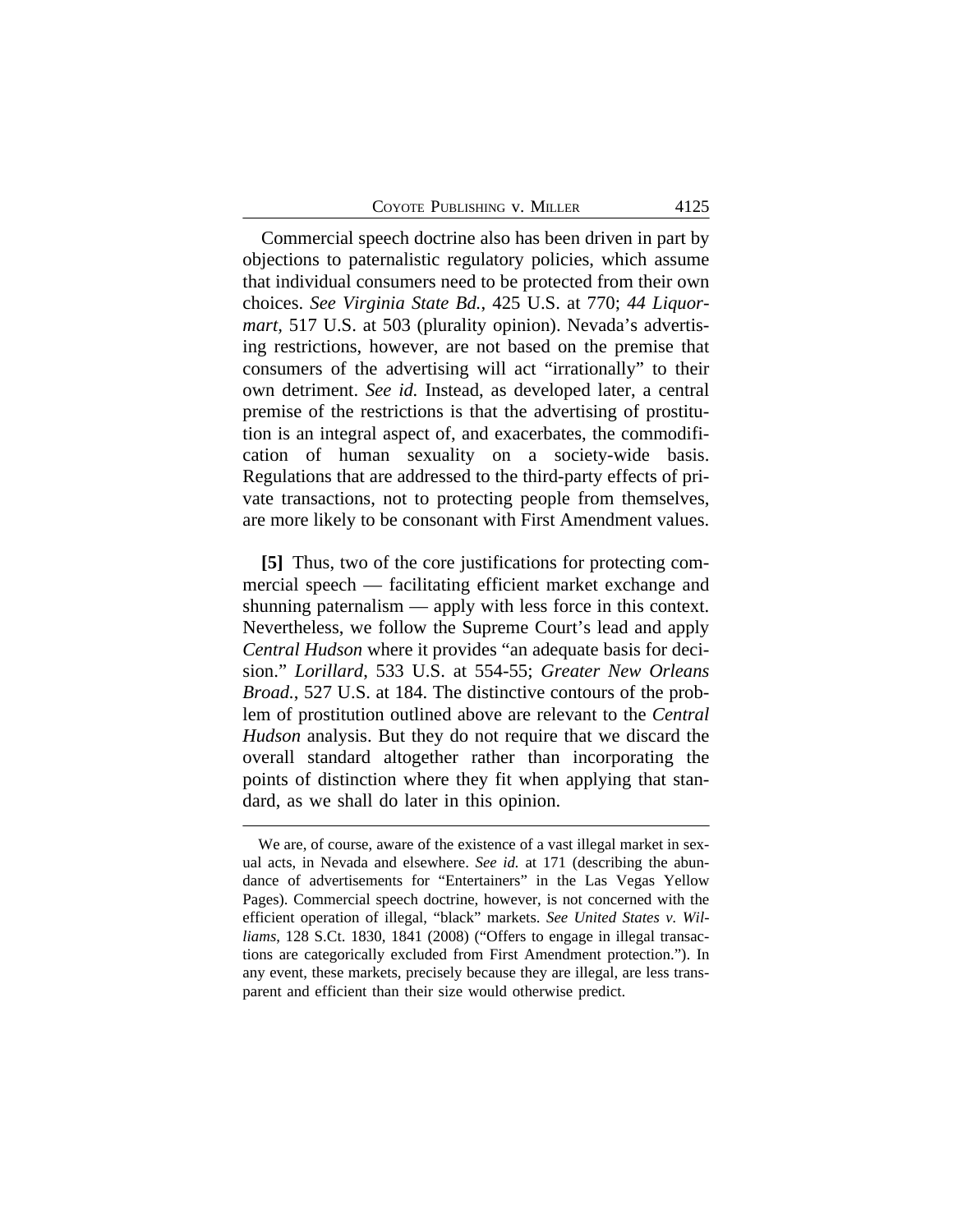#### **[6]** We therefore apply the familiar four-part test:

At the outset, we must determine whether the expression is protected by the First Amendment. For commercial speech to come within that provision, it at least must concern lawful activity and not be misleading. Next, we ask whether the asserted governmental interest is substantial. If both inquiries yield positive answers, we must determine whether the regulation directly advances the governmental interest asserted, and whether it is not more extensive than is necessary to serve that interest.

#### *Central Hudson*, 447 U.S. at 566.

Because, as will appear, Nevada's interest in limiting the commodification of sex is important to the analysis at each step, we begin by assessing the substantiality of that interest. We then turn to the remaining steps of *Central Hudson*.

#### **A.**

We first consider whether Nevada has asserted substantial state interests in support of its advertising restrictions. Nevada relies largely on an asserted interest in limiting the commodification of sex.**<sup>14</sup>**

**<sup>14</sup>**In their submissions, Coyote Publishing characterizes this interest as "not allowing minors to learn of the existence of legal brothels." We do not understand Nevada's argument to be so narrow. Nevada's opening brief explains that the advertising restrictions serve to "limit[ ] prostitution's profile in society." Thus, although Nevada does argue in particular that children should not be exposed to prostitution advertisements, the state's concern over sex commodifying advertisements goes beyond children to encompass society in general.

To the extent that Nevada asserts an interest in protecting minors from age-inappropriate messages, the advertising restrictions may well be overbroad with respect to such an interest because not sufficiently tailored to avoid infringing on advertising directed to adults. *See Lorillard*, 533 U.S.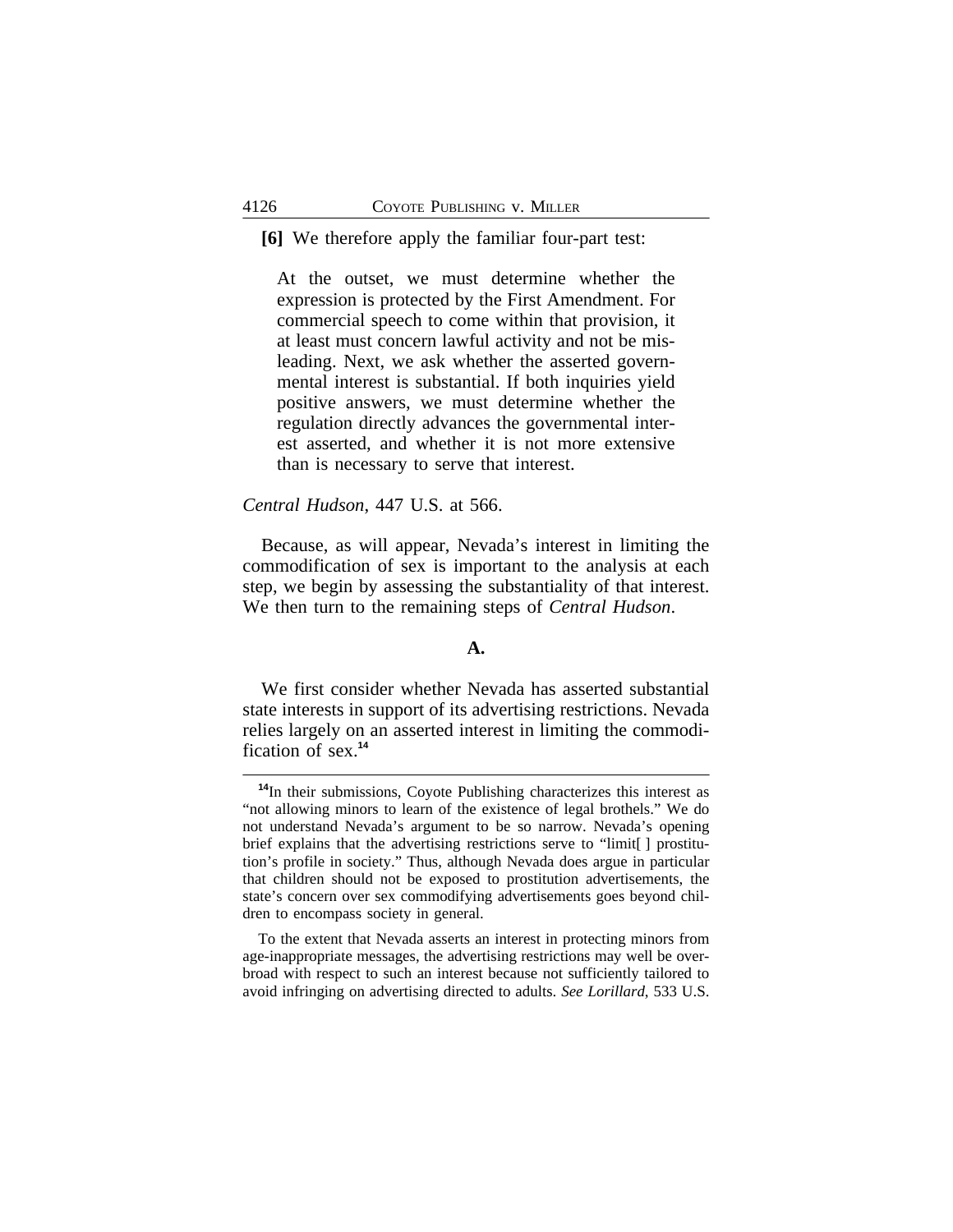We are aware of no case that considers the substantiality of a state's interest in preventing commodification — the turning of a good or service into a commodity to be bought and sold — for purposes of constitutional balancing. But the bedrock idea that "[t]here are, in a civilized society, some things that money cannot buy" is deeply rooted in our nation's law and public policy. *See In re Baby M*, 537 A.2d 1227, 1249 (N.J. 1988). The Thirteenth Amendment to the U.S. Constitution enshrines the principle that people may not be bought and sold as commodities. Payment for consent to adoption of a child is widely prohibited. *E.g.*, Cal. Pen. Code § 273; *see also In re Adoption of Paul*, 550 N.Y.S.2d 815, 817-18 (N.Y. Fam. Ct. 1990). In many states, surrogacy contracts are unenforceable, *e.g.*, Mich. Comp. Laws § 722.855 ("A surrogate parentage contract is void and unenforceable as contrary to public policy."), and payment of money in exchange for surrogacy is prohibited, *e.g.*, Ariz. Rev. Stat. § 25-218 (abrogated on other grounds by *Soos v. Superior Court*, 897 P.2d 1356 (Ariz. Ct. App. 1994)); *see generally* Noa Ben-Asher, *The Curing Law: On the Evolution of Baby-Making Markets*, 30 CARDOZO L. REV. 1885, nn.128-131 (2009). Federal law forbids the sale of human organs. National Organ Transplant Act, Pub. L. No. 98-507, 98 Stat. 2339, 42 U.S.C. § 274e (1984).**<sup>15</sup>**

at 564-65; *see also Bolger v. Youngs Drug Prods. Corp.*, 463 U.S. 60, 73-74 ("The level of discourse reaching a mailbox simply cannot be limited to that which would be suitable for a sandbox."). We need not decide whether that is so or not, as we conclude that the restriction is valid without regard to the asserted state interest in protecting children in particular.

**<sup>15</sup>**We do not mean by recording these somewhat analogous circumstances to suggest that the same considerations that apply to evaluating bans on advertising prostitution would apply with equal force in other contexts. As to surrogacy, for example, there are swiftly evolving public policy approaches in various states, including an extensive, fully legal market. *See* Gestational Surrogacy Act, 750 Ill. Comp. § 47/1514-190.9 (2003); N.H. Rev. Stat. § 168-B:16 (1990). Many of the key considerations we rely on here with regard to prostitution therefore do not apply.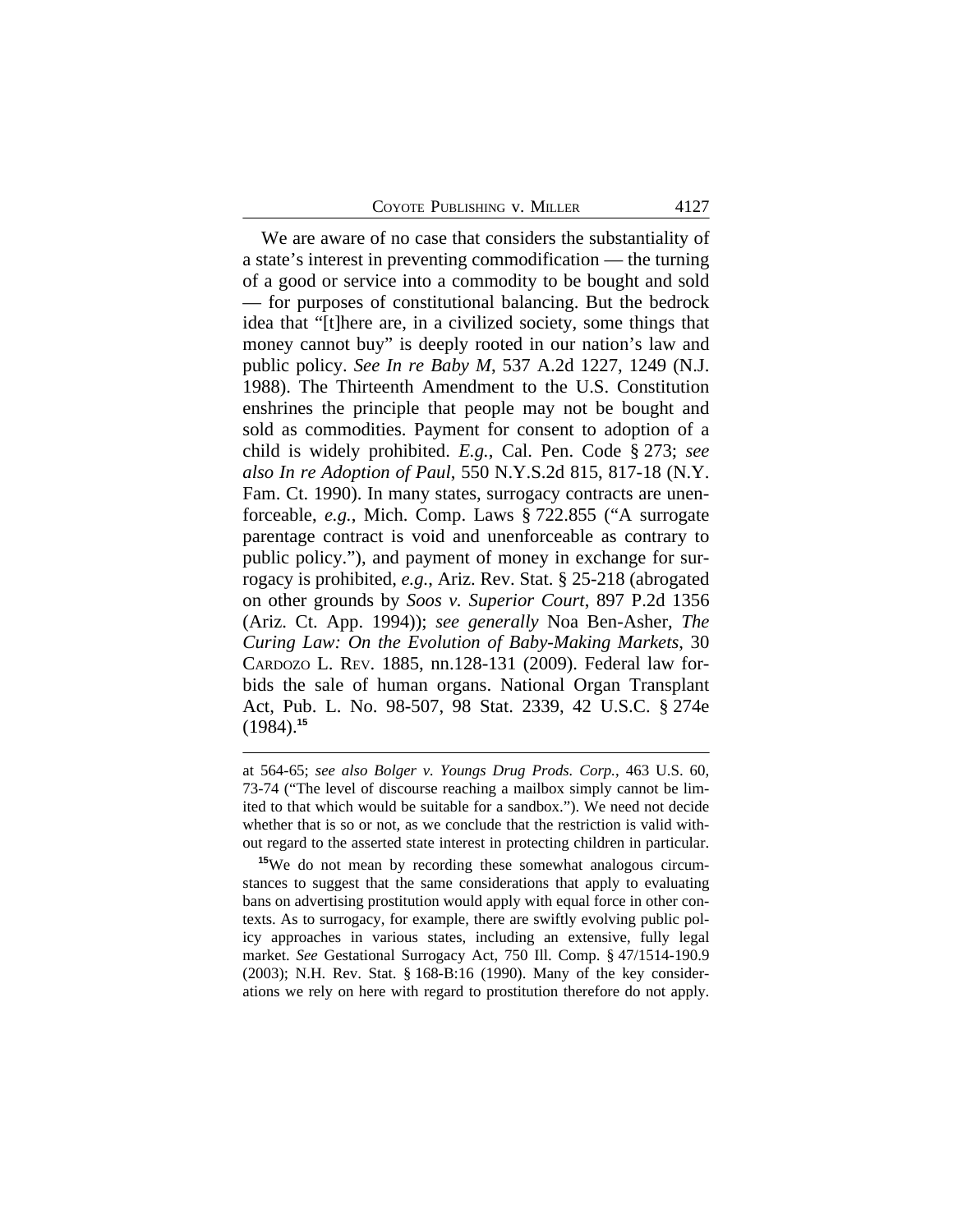These public policies may be motivated in part by concerns about the indirect consequences of permitting such sales, but they are also driven by an objection to their inherent commodifying tendencies — to the buying and selling of things and activities integral to a robust conception of personhood. *See Baby M*, 537 A.2d 1227, 1234 (declaring paid surrogacy contracts "potentially degrading to women"); *see also* Margaret Jane Radin, *Market-Inalienability*, 100 HARV. L. REV. 1849, 1912 (1987) ("[W]e accept an inferior conception of personhood . . . if we suppose people may freely choose to commodify themselves.").

Whether the law *ought* to treat sex as something, like babies and organs, that is "market-inalienable," or instead should treat it as equivalent to the sale of physical labor, is a question much contested among legal academics and philosophers. *Compare* Radin at 1924-25 (advocating a system of incomplete commodification of sexuality in which decriminalization of prostitution is coupled with restrictions on capitalist entrepreneurship and advertising — a system much like Nevada's) *with* Ann Lucas, *The Currency of Sex: Prostitution, Law, and Commodification*, *in* RETHINKING COMMODIFICATION 248, 254-58 (Ertman & Williams eds., 2005) (arguing that the idea that the sale of sex is damaging to personhood is culturally contingent and paternalistic). And it may well be that limiting the commodification of human sexuality is in some tension with other ostensible goals of Nevada's scheme, such as protecting women from being forced into prostitution and empowering them to make choices in the course of selling sexual services. *See* Martha C. Nussbaum, *Taking Money for Bodily Services*, *in* RETHINKING COMMODIFICATION 243, 246-47 (Ertman & Williams eds., 2005) (arguing that failure to recognize that the sale of sexual services is akin to the sale of any other manual labor is the largest obstacle to improving conditions for sex workers). But these questions are not for us to decide. In most cases that we can imagine — slavery, given the Thirteenth Amendment, being an obvious exception including this one, it belongs to the political branches to fix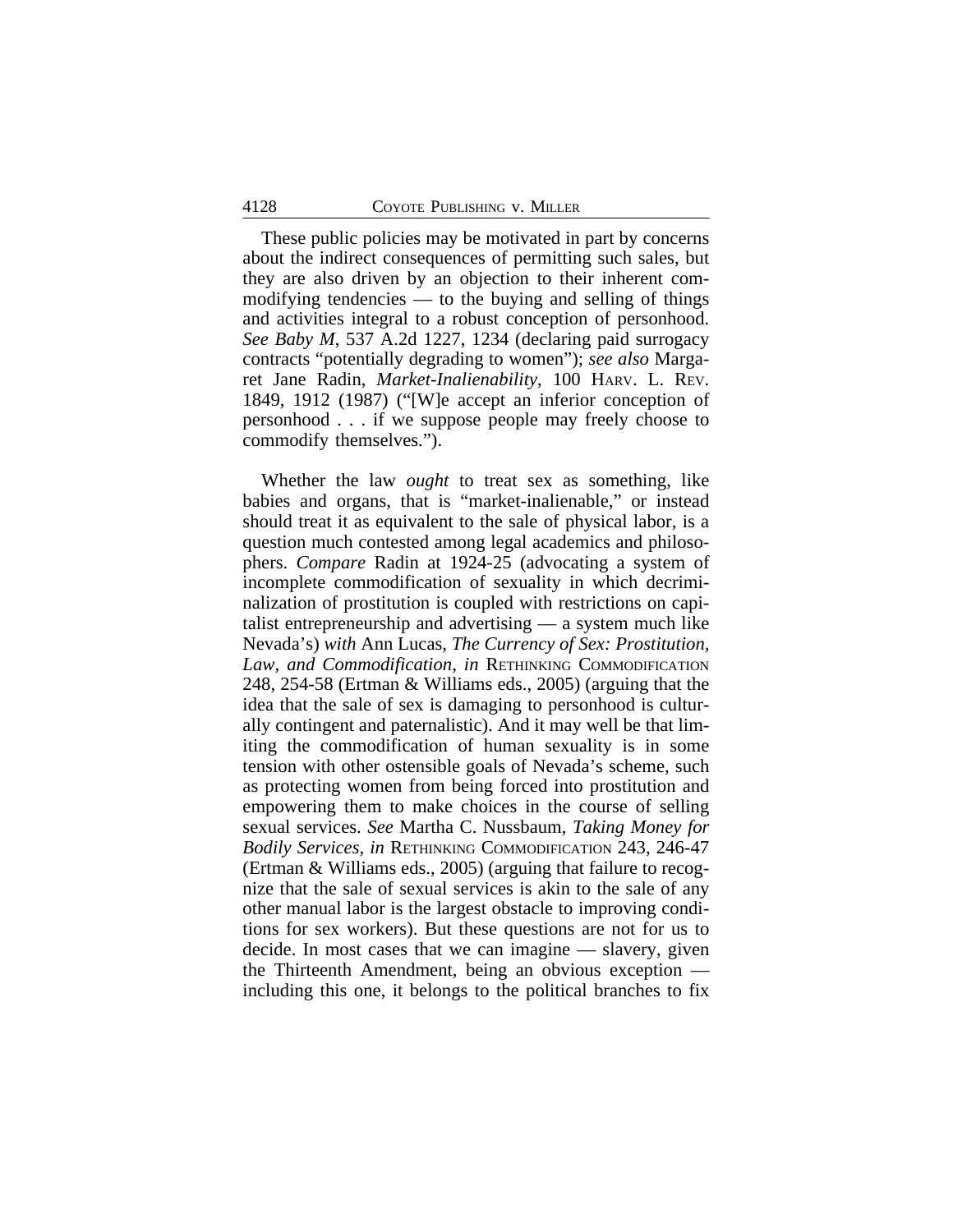the boundary between those human interactions governed by market exchange and those not so governed. In every state but Nevada, that boundary has been drawn so as to forbid such transactions entirely, including the proposing of such transactions through advertising. Nevada has, uniquely for this country, delineated a more nuanced boundary, but still seeks to closely confine the sale of sex acts, geographically, through restrictive licensing where legal, and through the advertising restrictions.**<sup>16</sup>** We conclude that the interest in preventing the commodification of sex is substantial.

We emphasize that our holding is grounded in two distinctive characteristics of prostitution, each of which is critical to our conclusion:

**[7]** First, prohibitions on prostitution reflect not a desire to discourage the underlying sexual activity itself but its *sale.* Prostitution without the exchange of money is simply sex, which in most manifestations is not a target of state regulators. *But cf. Lawrence v. Texas*, 539 U.S. 558 (2003). The risk that states will cite the risk of commodification as a fig leaf for hostility to the underlying "product," so to speak — which might be present if an anti-commodification rationale were advanced to justify bans on other types of advertising — is minimal here. More fundamentally, this genuine objection to buying and selling means that in the context of prostitution an advertisement is an integral aspect of the harm to be avoided. In contract terms, an advertisement is an invitation to deal and may operate as an offer, though in the typical case it does not bind the seller. *See* Joseph M. Perillo, I CORBIN ON

**<sup>16</sup>**Nevada's approach of partial legalization and strict regulation does find analogues in several foreign jurisdictions. *See*, *e.g.*, Prostitution Reform Act 2003, 2003 S.N.Z. No. 28 (N.Z.); Prostitution Act, 1992 (Austl.); Mohamed Y. Mattar, *Trafficking in Persons, Especially Women and Children, in Countries of the Middle East: The Scope of the Problem and the Appropriate Legislative Responses*, 26 FORDHAM INT'L L. J. 721, 735 (2003) *citing* Law of 6 February 1931, art. 7 (Leb.).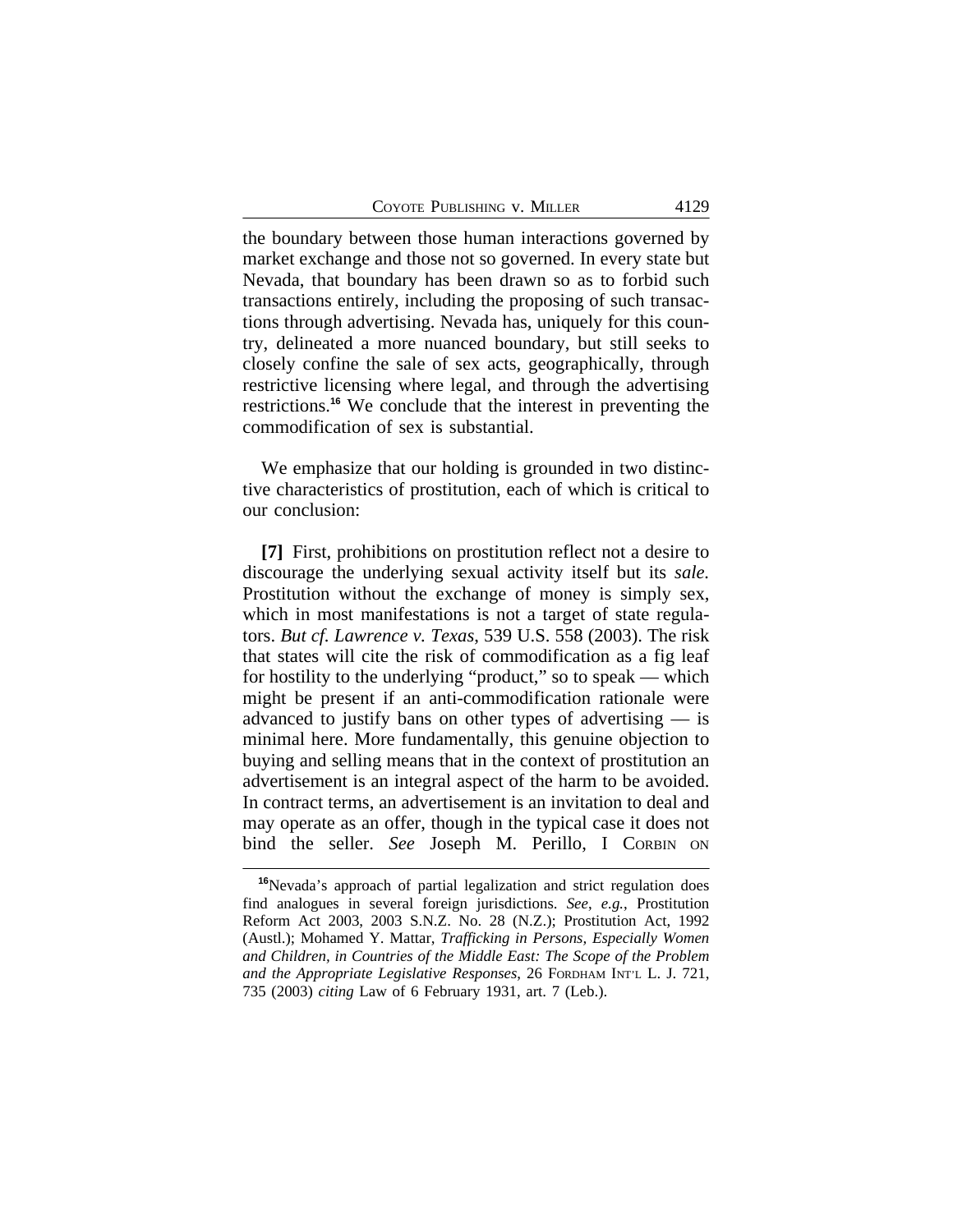CONTRACTS § 2.4 (1993). Speech that "does no more than propose a commercial transaction," *see Virginia Bd. of Pharmacy*, 425 U.S. at 762, is particularly susceptible to regulation when the state's objection is to the commercial transaction itself.

**[8]** Second, public disapproval of prostitution's commodifying tendencies has an impressive historical pedigree. In the minds of early opponents, prostitution was closely bound up with slavery — the paradigmatic case of a dehumanizing market transaction. *See* Maude E. Miner, *The Slavery of Prostitution: A Plea for Emancipation* ix (1916) (doctoral thesis at Columbia University) ("[Women Offenders'] demoralization of character has constituted moral enslavement."); Amy Dru Stanley, FROM BONDAGE TO CONTRACT 219 & 237 (1998) (citing Massachusetts Bureau of Statistics of Labor, *Third Annual Report* 117 (1872) (lamenting that prostitution implied "the necessity of making merchandise of body and soul")).

The sale of sex was not widely criminalized for much of our nation's history. Prostitution was instead covered only by prohibitions on vagrancy and "streetwalking"; the bans did not extend to brothels or other indoor locations in which sale of sex occurred. *See* Howard B. Woolston, PROSTITUTION IN THE UNITED STATES 25 (1920); Ruth Rosen, THE LOST SISTERHOOD 36 (1982). The legal condemnation of prostitution as such did not arrive until after the Civil War, when a coalition of prominent abolitionists and feminists defeated attempts to license houses of prostitution in several states. David J. Pivar, PURITY CRUSADE: SEXUAL MORALITY AND SOCIAL CONTROL, 1868-1900, 52, 55, 67 (1973). William Lloyd Garrison lent his name to anti-licensing efforts, *id.* at 67, which often explicitly invoked slavery and the evils of commodification, *see* Stanley, FROM BONDAGE TO CONTRACT at 257-58 (quoting Elizabeth Blackwell, *The Purchase of Women: The Great Economic Blunder* (1916) (originally published 1886) ("[T]he slaveholding principle that the human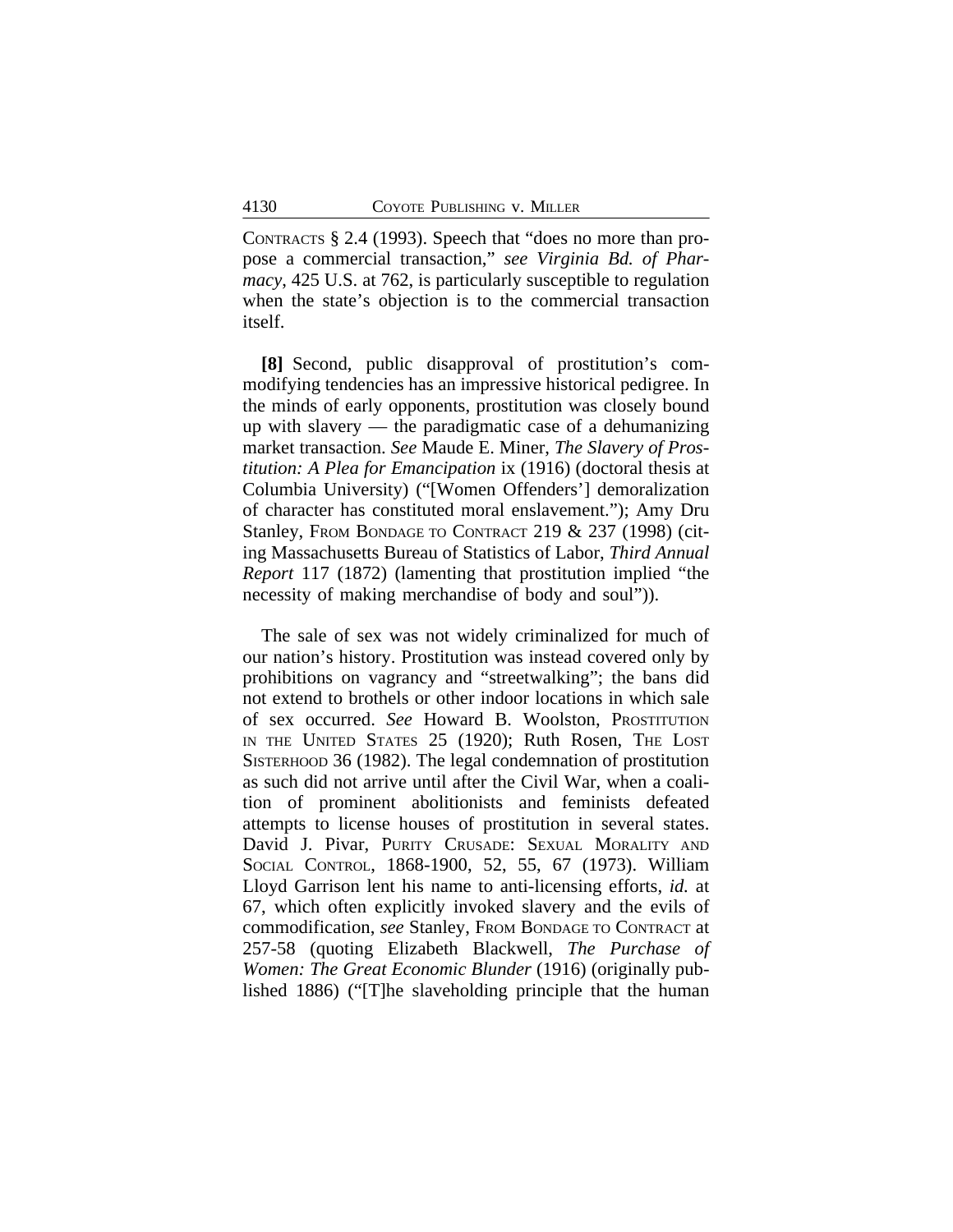body may be an article of merchandise is still applied to women.")).

The anti-commodification orientation of the early opponents of legalized prostitution was reflected in the nature of the criminal prohibitions adopted early in the twentieth century. Criminal laws were not directed at women themselves but at those profiting from "commercialized forms of vice." *See* Woolston at 32. "Between 1911 and 1915, . . . practically every state in the Union [passed] laws punishing those guilty of forcing girls and women into prostitution, those guilty of pandering, and those living off the earnings of prostitution." *Id.* In 1910, Congress passed the White Slave Traffic Act, underscoring the extent to which policymakers associated prostitution with involuntary servitude and the overriding concern with commercial manifestations of the practice, especially interstate and international trafficking in women. 36 Stat. 825 (1910).

**[9]** Though attitudes towards the sale of sexual services have continued to change and evolve since the early twentieth century, this history reinforces the conclusion that Nevada's objection is genuinely to the buying and selling of sex. Banning commodification of sex entirely is a substantial policy goal that all states but Nevada have chosen to adopt. Uniquely among the states, Nevada has not structured its laws to pursue this substantial state interest to the exclusion of all others. Rather, it has adopted a nuanced approach to the sale of sexual services, grounded in part in concern about the negative health and safety impacts of unregulated, illegal prostitution. By permitting *some* legal prostitution, Nevada has been able to subject a portion of the market for paid sex to extensive regulation, while continuing severely to limit the diffusion of sexual commodification through its banning of prostitution where by far most Nevadans live (and where most outsiders visit), Clark County.**<sup>17</sup>**

**<sup>17</sup>**We note that although official enforcement of some of the prostitution regulations may be inconsistent, *see supra* note 2, the sociological evi-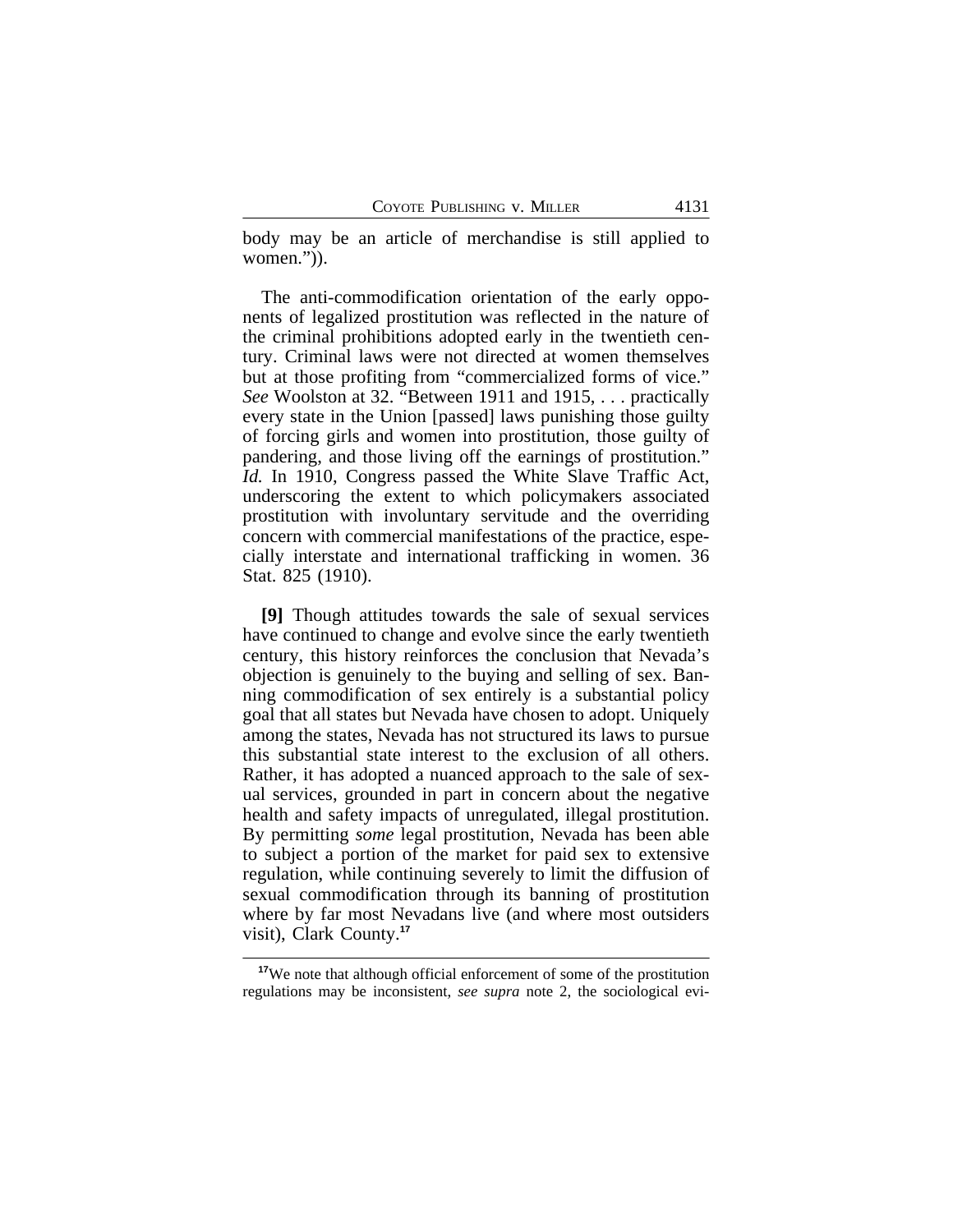**[10]** Nevada has therefore struck its own idiosyncratic balance between various important but competing state interests. The state's dual approach does not make its asserted interest in limiting commodification of sex any less substantial than in the states that ban commercial sex transactions entirely. Instead, it is the other primary aspects of the *Central Hudson* analysis that may be implicated by Nevada's divided approach — whether the speech regulations "directly and materially" advance the state's interest in limiting commodification of sex, and whether the regulations are narrowly tailored. *See Greater New Orleans Broad.*, 527 U.S. at 188.

Before addressing those questions, however, we pause briefly to consider whether prostitution is "legal activity" in Nevada, a threshold requirement for speech to receive constitutional protection under *Central Hudson*, concluding that the complexities of Nevada's regulatory scheme make the question a difficult one and one unnecessary to decide in this case.

### **B.**

*Central Hudson* specifies that if the regulated speech concerns illegal activity or is misleading, the First Amendment extends no protection and the analysis ends. 447 U.S. at 563-64. Nevada does not assert that the advertising of prostitution is false, deceptive, or misleading, so we confine our discussion at this step to the legality of prostitution.

Nevada contends that the advertising at issue is unprotected, at least in those counties where prostitution is prohib-

dence suggests that the effort to fight sexually transmitted diseases and violence in brothels has been highly successful overall. *See* Alexa E. Albert, David Lee Warner & Robert Hatcher, *Facilitating Condom Use with Clients during Commercial Sex in Nevada's Legal Brothels*, 88 AM. J. PUB. HEALTH 643, 644 (1998); Alexa Albert, BROTHEL at 153; Barbara Brents & Kathryn Hausbeck, *Violence and Legalized Brothel Prostitution in Nevada: Examining Safety, Risk, and Prostitution Policy*, 20 J. INTERPERSONAL VIOLENCE 270, 286 (2005).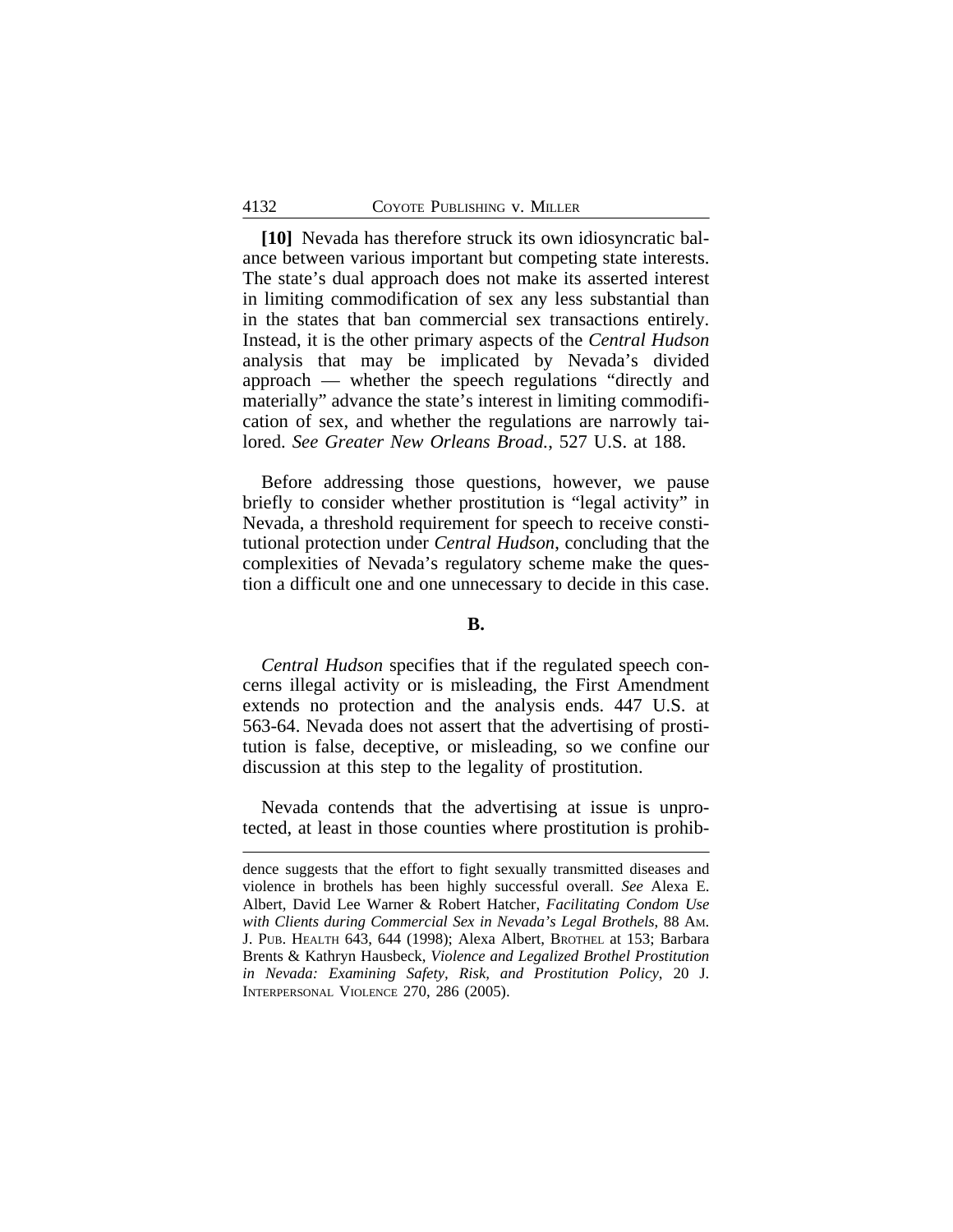ited, because prostitution is not legal activity in those counties. Prostitution *is* legal, however, in the counties that house licensed brothels, and it is made legal pursuant to the laws of Nevada, not the laws of some other jurisdiction.

The question whether a state can ban advertising of a transaction legal where it is finally carried out but not where it is proposed through advertising does not arise in the typical commercial speech case. Often, the two jurisdictions are one and the same. *See*, *e.g.*, *Lorillard*, 533 U.S. at 533-34 (considering intra-state tobacco advertising and sales). In other instances, the laws of the two jurisdictions do not materially differ. For example, in *Bigelow v. Virginia*, involving a challenge to Virginia's attempt to restrict the advertising of abortion services available in New York, there was "[n]o claim . . . that the advertisement . . . related to a commodity or service that was then illegal in either Virginia or New York." 421 U.S. 809, 828 (1975). In both *Edge Broadcasting* and *Greater New Orleans Broadcasting*, involving challenges to *federal* restrictions on gaming advertisements, individual states had banned the gaming activities at issue, but it was the federal government that was regulating speech, and federal law did not ban the activities. 509 U.S. at 426; 527 U.S. at 180, 183. Here, by contrast, the regulating jurisdiction — the state of Nevada — *has* made prostitution illegal, at least in its major population center.

Moreover, in *Bigelow*, *Edge Broadcasting*, and *Greater New Orleans Broadcasting*, the interests asserted to justify the restrictions had nothing to do with the direct effects of the advertising at the time and place of consumption of those advertisements, *i*.*e*., in the jurisdiction where the advertised activity was illegal. Rather, those restrictions were justified in terms of the negative consequences that might flow from residents of one state traveling to another to obtain a service. *See Bigelow*, 421 U.S. at 824 ("A State does not acquire power or supervision over the internal affairs of another State merely because the welfare and health of its own citizens may be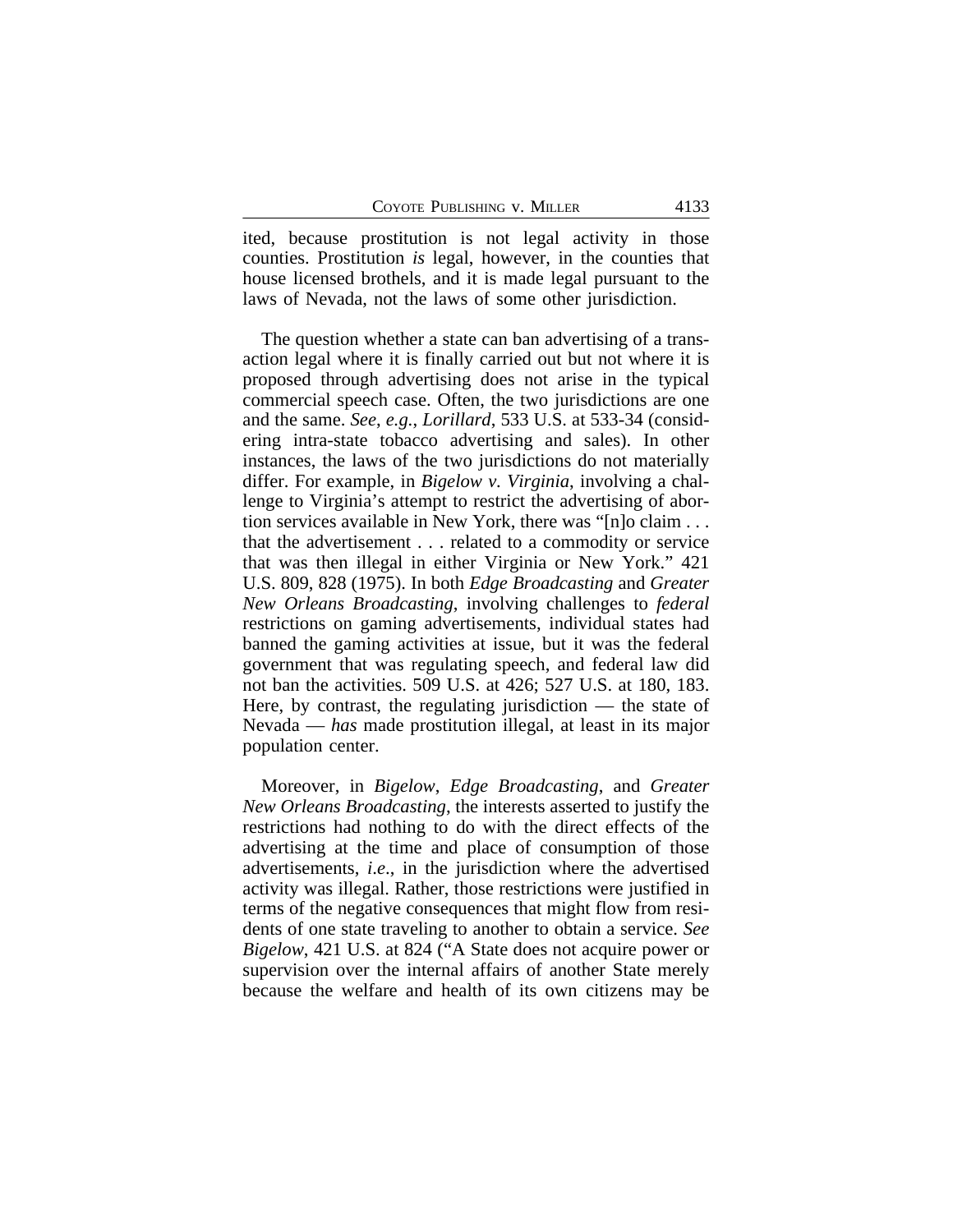affected when they travel to that State."); *Edge Broad.*, 509 U.S. at 433-34 (describing the restrictions' purpose as "discouraging [non-lottery state residents'] participation in lotteries"); *Greater New Orleans Broad.*, 527 U.S. at 185 (describing the restrictions' purpose as "reducing the social costs associated with [casino gambling]").**<sup>18</sup>** It is consistent with fundamental precepts of our federal system that the law of the jurisdiction where the transaction is proposed should govern the legality of those transactions, as citizens of one state ordinarily are free to travel to another state and have their behavior governed by the law of that second state. *See Saenz v. Roe*, 526 U.S. 489, 500-02 (1999).

Nevada's asserted interest in limiting commodification of sex differs in a significant respect from the interests considered in *Bigelow, Edge Broadcasting*, and *Greater New Orleans Broadcasting*. An advertisement that proposes the sale of a sexual act does not merely create a risk that a consumer of that message will travel in pursuit of such a transaction. Instead, an advertisement for sex *itself* creates the commodification harm that Nevada seeks to limit. The regulating jurisdiction thus has a different and greater interest, vis-a-vis the jurisdiction where the transaction is proposed, in the context of prostitution than in other commercial speech contexts.

There may, therefore, be some merit to Nevada's novel argument that the legality of prostitution ought to be assessed by reference to the law of the counties in which the advertising occurs, rather than the law of the counties in which the proposed transaction would take place. We need not decide,

**<sup>18</sup>**In *Washington Mercantile Association v. Williams*, 733 F.2d 687, 691 (9th Cir. 1984), we upheld a restriction on the advertising of drug paraphernalia under *Central Hudson*. In the course of that decision, we observed, "[T]he advertiser who proposes a transaction in a state where the transaction is legal is promoting a legal activity." As in the Supreme Court cases we have discussed, the regulating state in *Washington Mercantile* did not assert any interest in preventing harms inherent in the advertising messages.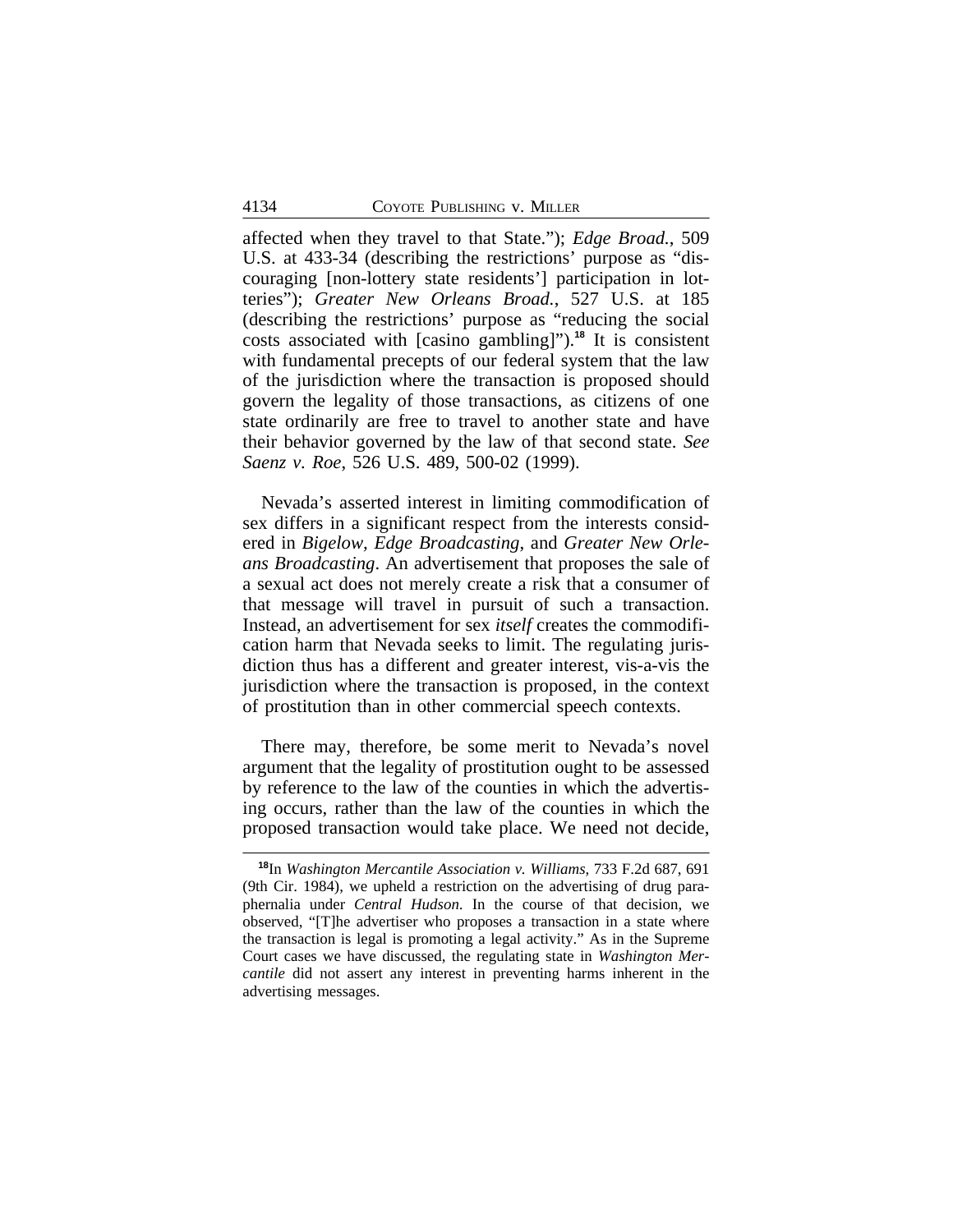however, how the illegality concept applies in this case. Even if we agreed with Nevada, the fact remains that Nevada's position on the legality of prostitution in much of the state is essentially agnostic: county governments are free to license or prohibit brothels at their option. *See* Nev. Rev. Stat. § 244.345. We would therefore have to proceed to the remaining steps of the *Central Hudson* analysis in any event. And as we develop in the ensuing discussion, the Nevada advertising restrictions are valid — because narrowly tailored to advance the interest in limiting commodification of  $sex$  — even if we assume that the speech in question is accorded commercial speech protection, rather than ousted from any protection under the illegal transaction exception. There is therefore no need to decide whether some of the advertising is entirely unprotected speech under the *Central Hudson* illegality prong, and we do not do so.

### **C.**

At step three of *Central Hudson*, we ask whether Nevada's commercial speech restrictions "directly and materially advance[ ]" its asserted interest in limiting the commodification of sex. *See Greater New Orleans Broad.*, 527 U.S. at 188.

**[11]** Increased advertising of commercial sex throughout the state of Nevada would increase the extent to which sex is presented to the public as a commodity for sale. The advertising restrictions advance the interest in limiting this commodification in two closely related ways. First, they eliminate the public's exposure — in some areas entirely, and in others in large part — to advertisements that are in themselves an aspect of the commodifying of sex. As the harm protected against occurs in part from the proposal of the transaction, banning or restricting the advertising directly reduces the harm.

**[12]** Second, the advertising restrictions directly and materially advance Nevada's interest in limiting commodification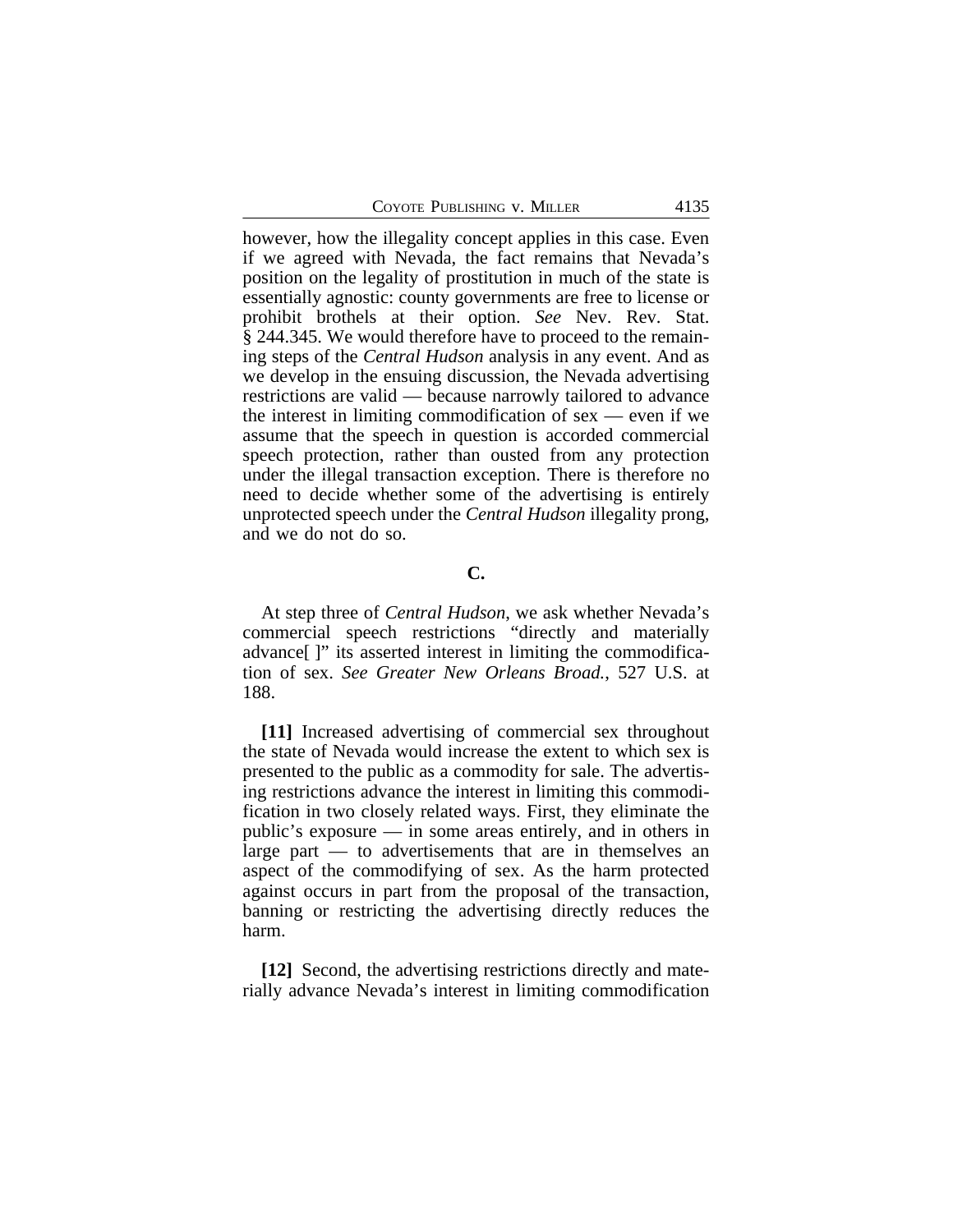by reducing the market demand for, and thus the incidence of, the exchange of sex acts for money, which by definition is commodifying of sex. Nevada *might* be able to reduce the buying and selling of sex acts to a greater degree by instituting a complete ban on prostitution (although there has been no showing that the actual incidence of acts of prostitution, legal and illegal, in Nevada is greater than it would be under a total ban). But it has chosen to take an approach to reducing demand that will not short-circuit the health and safety gains that come with partial legalization.

Nevada's chosen approach directly and materially advances the state's policy of limiting commodification without undermining its competing health and safety goals. Common sense counsels that advertising tends to stimulate demand for products and services. Conversely, prohibitions on advertising tend to limit demand. *See Edge Broad.*, 509 U.S. at 434 ("[T]he Government may be said to advance its purpose [of reducing demand for lotteries] by substantially reducing lottery advertising . . . ."); *Posadas*, 478 U.S. at 344; *Valley Broad. Co. v. United States*, 107 F.3d 1328, 1334 (9th Cir. 1997); *see also Rubin v. Coors Brewing Co.*, 514 U.S. 476, 489 (1995) ("It is assuredly a matter of 'common sense' . . . that a restriction on the advertising of a product characteristic will decrease the extent to which consumers select a product on the basis of that trait."). Reducing the demand for commercial sex acts in turn limits the commodification of sex.

At the same time, Nevada's decision to legalize prostitution obviously contributes to some extent to the commodification of sex. *See* Michael Shapiro, *Regulation as Language: Communicating Values by Altering the Contingencies of Choice*, 55 U. PITT. L. REV. 681, 687 (1994). Yet, as will appear from our discussion of tailoring, *infra*, this is not a case where the advertising restrictions *themselves* contain exceptions that so "undermine and counteract" the asserted interest that the restrictions fail the tailoring requirement. *See Metro Lights, L.L.C. v. City of Los Angeles*, 551 F.3d 898, 905 (9th Cir.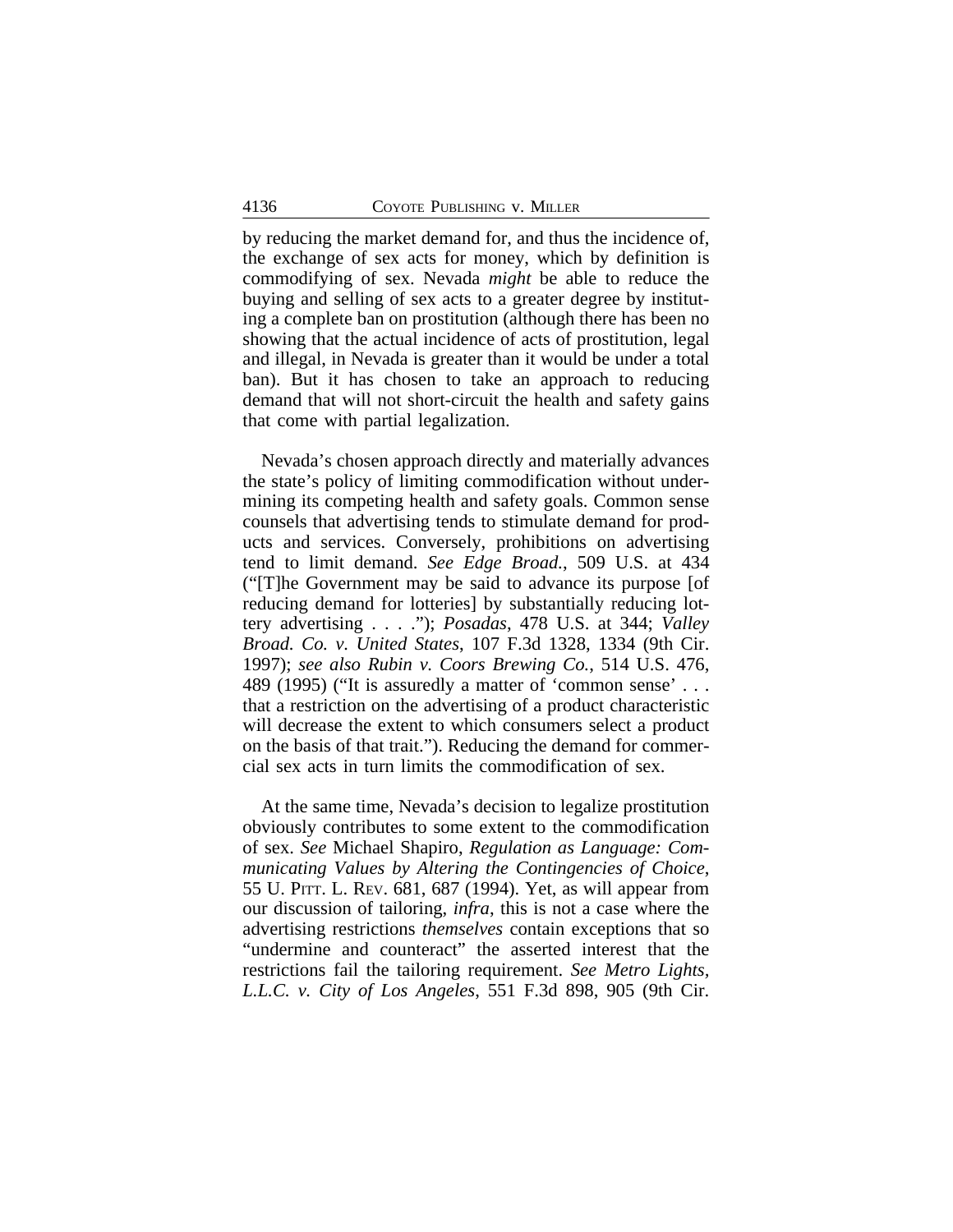COYOTE PUBLISHING V. MILLER 4137

2009) (quoting *Rubin*, 514 U.S. at 487); *cf. Greater New Orleans Broad.*, 527 U.S. at 194-95. As the cases bearing on tailoring illustrate, incoherence in the operation of speech regulations can be fatal to the constitutionality of a scheme of regulation. In contrast, the fact that banning the underlying activity outright would also promote the interest advanced by restricting advertising does not by itself render a commercial speech regulation unconstitutional. To so hold would be tantamount to requiring that government utilize the least speech restrictive means, which the Supreme Court has made clear is not a sine qua non under *Central Hudson*. *See Greater New Orleans Broad.*, 527 U.S. at 188. Rather, at step three of *Central Hudson*, we need only examine the contribution that the advertising restrictions make to advancing the interest. Here, the restrictions on prostitution advertising directly and materially advance Nevada's interest in limiting the commodification of sex.

Coyote Publishing suggests that Nevada's interest in limiting commodification is not materially advanced by the ban on brothel advertising in the counties where they are not legal because sexually suggestive material is already widely displayed in Nevada. The argument misses the point. Nevada seeks to limit the message that sex may be bought and sold. It does not object to sex per se, or to messages that utilize sexual innuendo to sell other products. The persistence of those other elements in Nevada society does not defeat Nevada's interest.

To be sure, there are goods and services for sale in the state of Nevada whose advertisement may contribute to the commodification of human sexuality but that escape the advertising ban at issue here — for example, shows featuring nude dancers. But Nevada asserts an interest in limiting the commodification of sexual acts; the buying and selling of nude images is a different concern. Nor is this distinction too fine for purposes of the First Amendment. It is the very distinction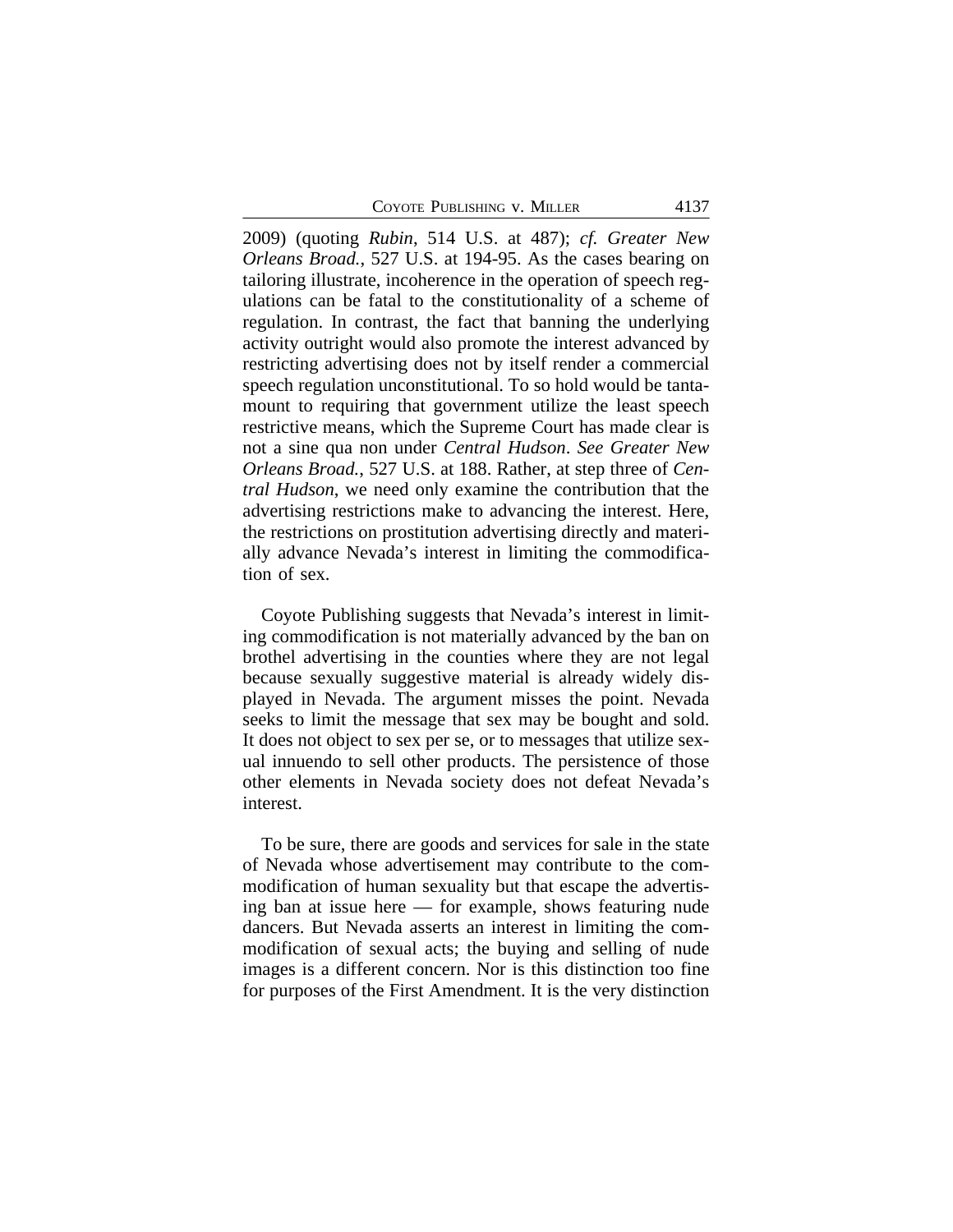that drives the legislative choices of the many states that permit nude dancing but not prostitution.**<sup>19</sup>**

**[13]** In sum, we conclude that Nevada's substantial interest in limiting the commodification of sex is directly and materially advanced by the restrictions on brothel advertising.

#### **D.**

**[14]** Finally, we must assess whether the restrictions on advertising are "more extensive than necessary" in light of Nevada's interests. *Central Hudson*, 447 U.S. at 566. "The Government is not required to employ the least restrictive means conceivable," but "it must demonstrate narrow tailoring of the challenged regulation to the asserted interest — a fit that is not necessarily perfect, but reasonable . . . ." *Greater New Orleans Broad.*, 527 U.S. at 188 (internal quotation marks omitted).

**[15]** Nevada bans brothel advertising completely in counties where prostitution is illegal. In light of the fact that prostitution advertisements are themselves an aspect of the commodification harm that Nevada seeks to limit, we have no trouble concluding that the advertising restrictions are narrowly tailored. Every advertisement for prostitution that is not seen contributes to limiting the commodification of sex, both directly and by reducing demand. Coyote Publishing points to no application of the law that would fail to advance Nevada's interest. *Cf. Lorillard*, 533 U.S. 561-64 (striking down restrictions on tobacco advertising justified only with respect to protecting children because the restrictions infringed

**<sup>19</sup>***See* Cal. Penal Code § 318.5; N.C. Gen. Stat. Ann. § 14-190.9; Mass. Gen. Laws Ann. ch. 140, § 183A; Federal Heights Mun. Code ch. XII, art. XII, § 12-12-11(B), cited in *Essence, Inc. v. City of Fed. Heights*, 285 F.3d 1272, 1279 n.5 (10th Cir. 2002) (Colorado).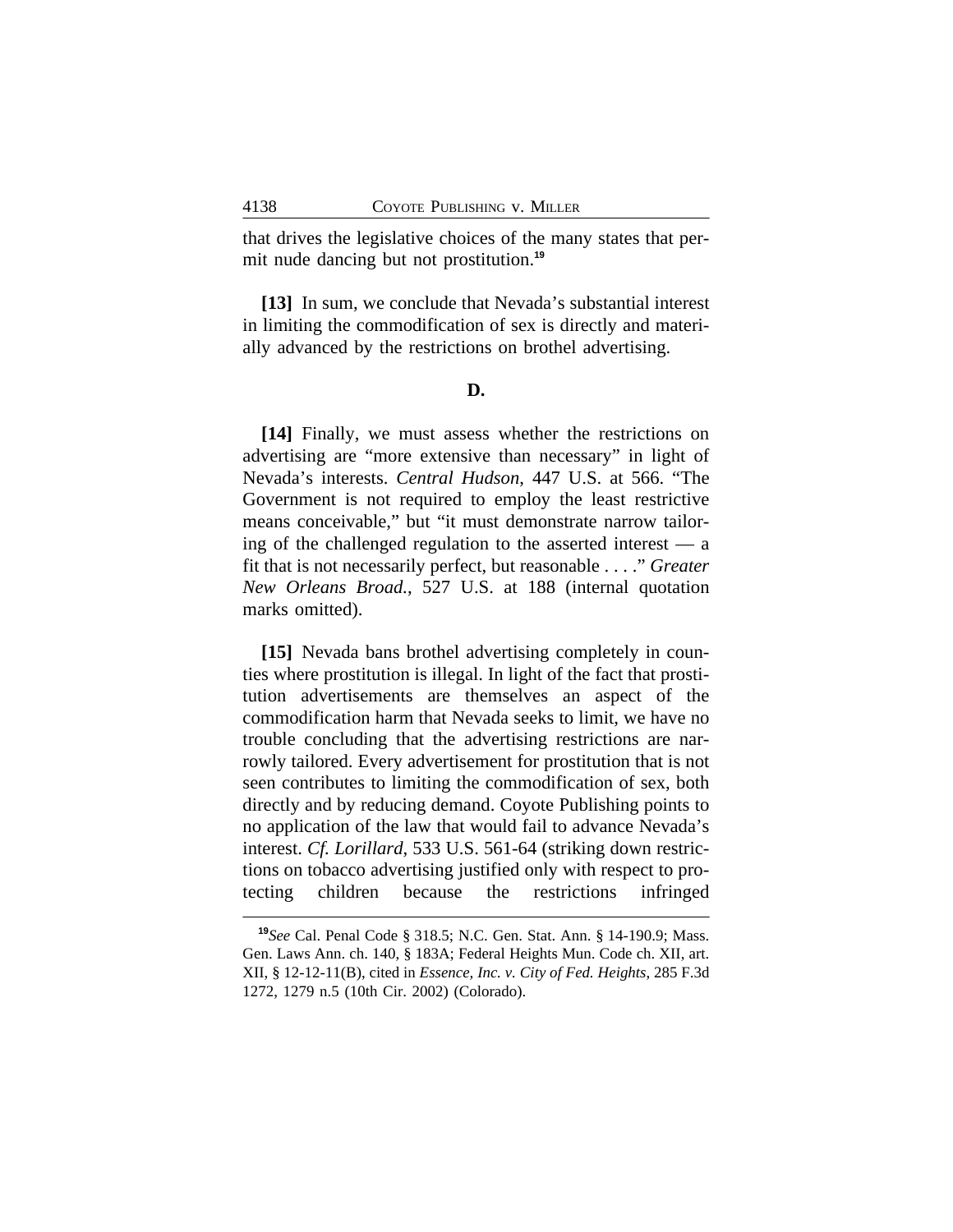substantially on communications that targeted adults, not children).**<sup>20</sup>**

Nevada's approach in counties where prostitution is legal is less straightforward. In those counties, legal brothels may advertise, but may not do so "[i]n any public theater, on the public streets of any city or town, or on any public highway." Nev. Rev. Stat. § 201.430(1)(a). This aspect of Nevada's scheme requires a more in-depth analysis of tailoring, which has proven the most exacting requirement of *Central Hudson* in recent cases. In *44 Liquormart*, for example, the opinions that made up the Court's fractured disposition agreed that Rhode Island had offered no satisfying reason why its purported goal of increasing liquor prices was better served by advertising restrictions than by "obvious" alternative means. *See* 517 U.S. at 507, 530. And in *Greater New Orleans Broadcasting*, the regulatory scheme failed the tailoring requirement because it arbitrarily discriminated between tribal and non-tribal commercial casinos and fell short of "a rough approximation of efficacy." 527 U.S. at 189-91, 194-95.

Nevada's scheme does not suffer from these infirmities. Nevada's choice to pursue its state interests by regulating advertising rather than the alternative means of banning all prostitution directly is a unique one in this country, but not one without a well-developed policy basis: partial legalization and regulation serves Nevada's competing, substantial inter-

**<sup>20</sup>**We note that for a state that uniformly prohibits both prostitution and prostitution advertising, the tailoring inquiry would end there. There can be no question that a decision by California or Arizona to ban within their borders the advertising of prostitution legal in Nevada would survive this step — and the foregoing steps — of *Central Hudson*, just as there can be no question that the United States would not be prevented by the First Amendment from banning advertising within its borders of child prostitution establishments located in an overseas jurisdiction where such establishments are legal. Where a regulating jurisdiction seeks to limit the commodification of sex, a uniform ban on prostitution advertising is welltailored to that goal.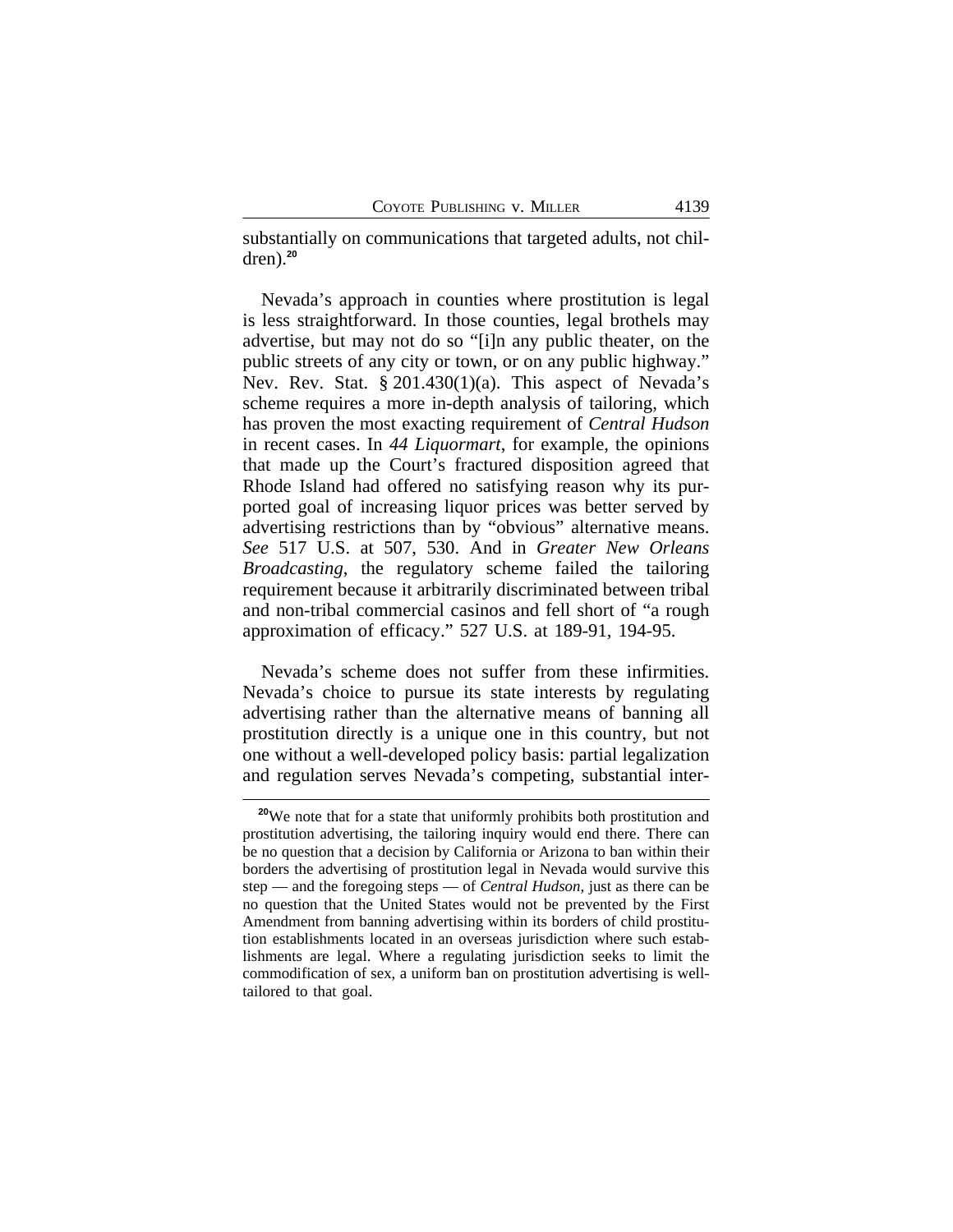ests in preventing the spread of sexually transmitted disease and protecting sex workers from abuse. *Cf. 44 Liquormart*, 517 U.S. at 530 ("The ready availability of [alternatives]—at least some of which would far more effectively achieve Rhode Island's *only professed goal*, at comparatively small additional administrative cost—demonstrates that the fit between ends and means is not narrowly tailored.") (O'Connor, J., concurring) (emphasis added). The First Amendment does not require that a regulatory regime singlemindedly pursue one objective to the exclusion of all others to survive the intermediate scrutiny applied to commercial speech regulations.

**[16]** In permitting some unobtrusive, non-public forms of advertising in counties where brothels are legal, Nevada has achieved "a fit that is not necessarily perfect, but reasonable." *Greater New Orleans Broad.*, 527 U.S. at 188. By keeping brothel advertising out of public places, *see* Nev. Rev. Stat. § 201.430(1)(a), where it would reach residents who do not seek it out, but permitting other forms of advertising likely to reach those already interested in patronizing the brothels, Nevada strikes a balance between its interest in maintaining economically viable, legal, regulated brothels and its interest in severely limiting the commodification of sex.

**[17]** Especially in light of the fact that this is a facial challenge, we are unable to strike down these regulations. As we held in rejecting another First Amendment challenge to advertising restrictions, "the overbreadth of a statute must not only be real, but substantial as well, judged in relation to the statute's plainly legitimate sweep to justify invalidating the statute on its face." *Wash. Mercantile*, 733 F.2d at 692 (internal quotation marks omitted). Nevada has tailored its restrictions on advertising to attain a reasonable fit between ends and means.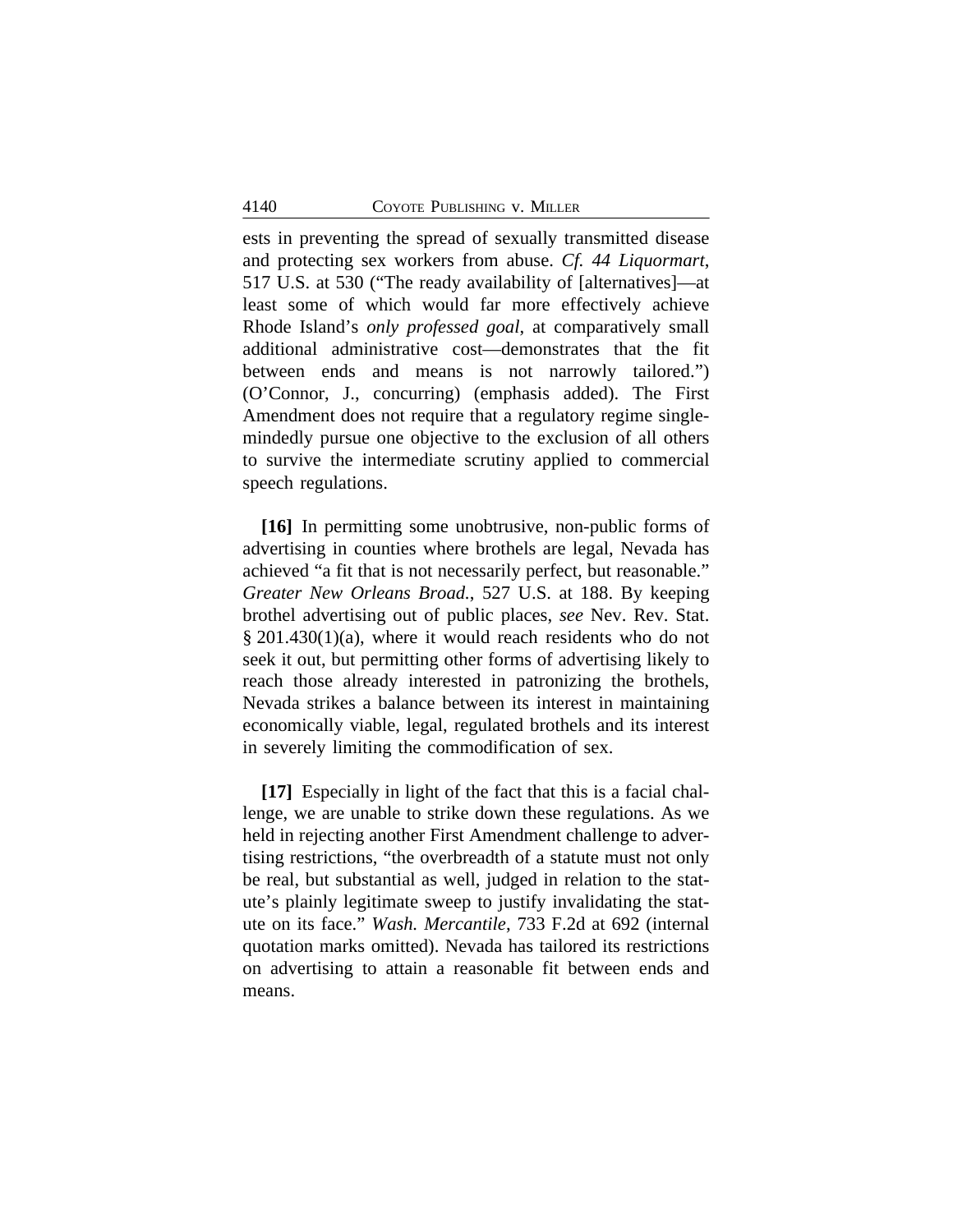#### **III.**

**[18]** In sum, we hold that the restrictions on brothel advertising contained in Nevada Revised Statute §§ 201.430-440 are consistent with the First Amendment.

REVERSED.

NOONAN, Circuit Judge, concurring:

I agree with the result of Judge Berzon's thoughtful opinion. I take a different route to reach it.

Nevada states that its advertising restrictions are intended to protect minors. But such a rationale scarcely suffices to justify restrictions on speech intended for adults. *See, e.g.*, *Reno v. Am. Civil Liberties Union*, 521 U.S. 844, 875 (1997) (The "governmental interest in protecting children from harmful materials . . . does not justify an unnecessarily broad suppression of speech addressed to adults."). Nevada's other articulation of Nevada's interest in restricting advertising in Nevada by brothels licensed as lawful by Nevada counties is that Nevada seeks "to limit the profile of prostitution" in Nevada. Obviously that limitation is the purpose of the Nevada statutes. But the purpose of the statutes is not the same as the interest that the state is seeking to protect. Nevada, in the presentation of its case to us, has not articulated the state's interest as fully as one might hope.

Neither Judge Berzon nor I takes this failing to be the end of state's case. Judge Berzon finds the state's interest implicit in its other arguments. The state, she says, has an interest in preventing the sale of sexual intercourse by human beings. The state could prohibit such sale entirely. Forty-nine states and six Nevada counties, including the county containing Las Vegas, do. But the state may take a half-step: it may ban the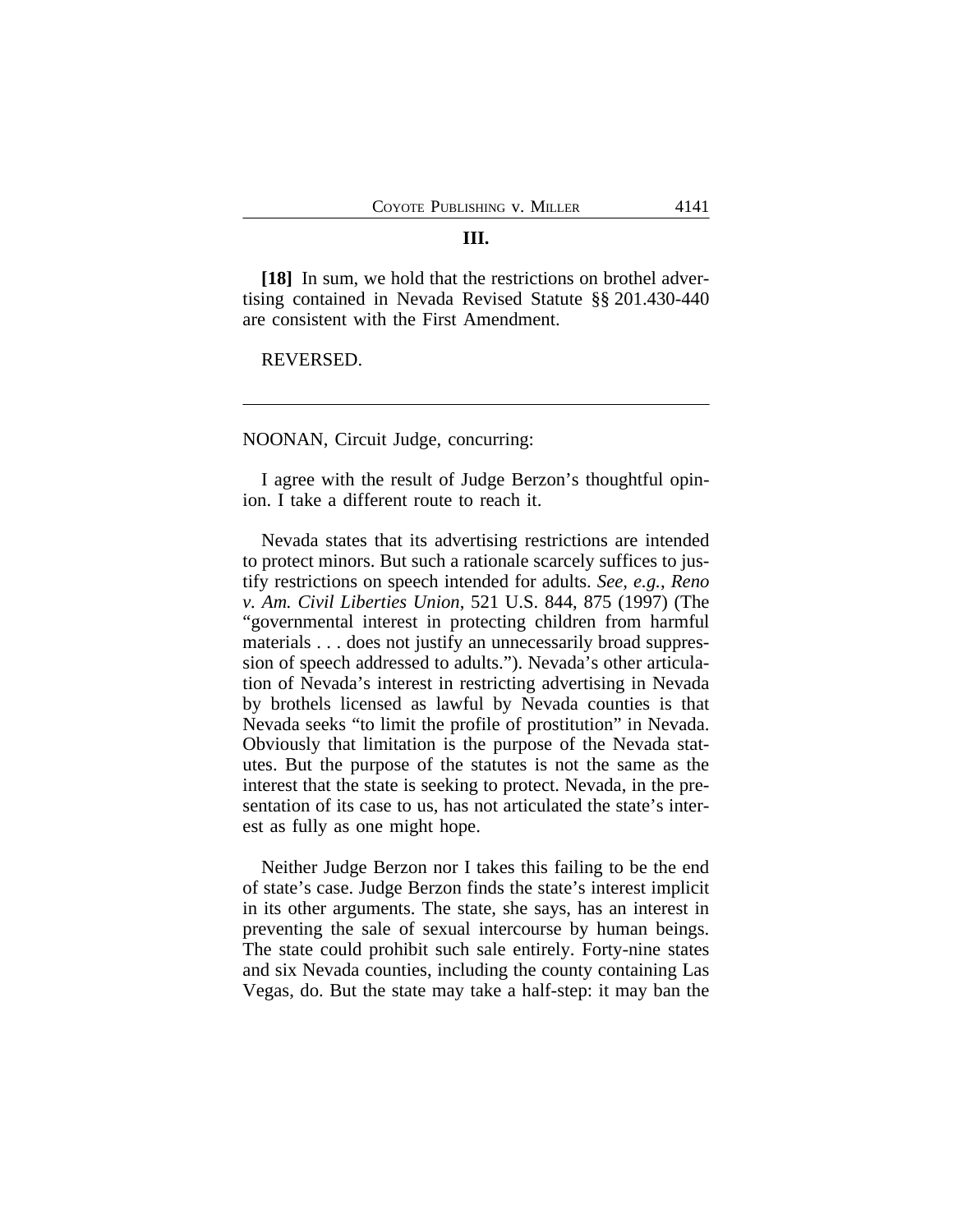advertising of brothels in counties where they are unlawful, and limit the advertising of brothels where they are permitted.

I agree with the offered rationale, but recognize that to use it we are relying on a kind of state interest not heretofore addressed in the *Central Hudson* line of cases. We recognize that the sexual intercourse of human beings is not like gambling, drinking, or smoking. As Nevada tells us in its brief, it is sui generis. It is an act performed in private. It is an act not usually engaged in with strangers. It is an act limited by law as to age and blood relationship. It is the way that human life is usually propagated. It is the way that families are usually formed. It is the way in which human love finds its fullest physical expression.

The state of Nevada has proclaimed its interest in this activity by its statutes regulating the creation of marriage, Nev. Rev. Stat. §§ 122.002-122.270; by its statutes governing the dissolution of marriage, *id.* §§ 125.005-125.560; by its statutes specifying the devolution of intestate property, *id.* §§ 134.005-134.210; by its statutes governing the emancipation of minors, *id.* §§ 129.080-129.140; and by its statute shielding spouses from testifying against each other, *id.* § 49.295. The network of laws setting off married couples from unmarried individuals testifies to the central role of sexual intercourse in civil society in Nevada as elsewhere in the United States. Nevada's interest in preventing advertisements for the sale of an activity central to the domestic life of its inhabitants does not need to be spoken by its attorney general. Its interest is stated in its statutes.

No need to go further to defend the Nevada statutes at issue. I strengthen the argument by noting Footnote 20 of Judge Berzon's opinion. It states, there is no question that California or Arizona could constitutionally ban the advertising of the legal Nevada brothels and that the United States similarly could ban the advertisement of child prostitution that was lawful in a foreign jurisdiction. I agree. But why can such